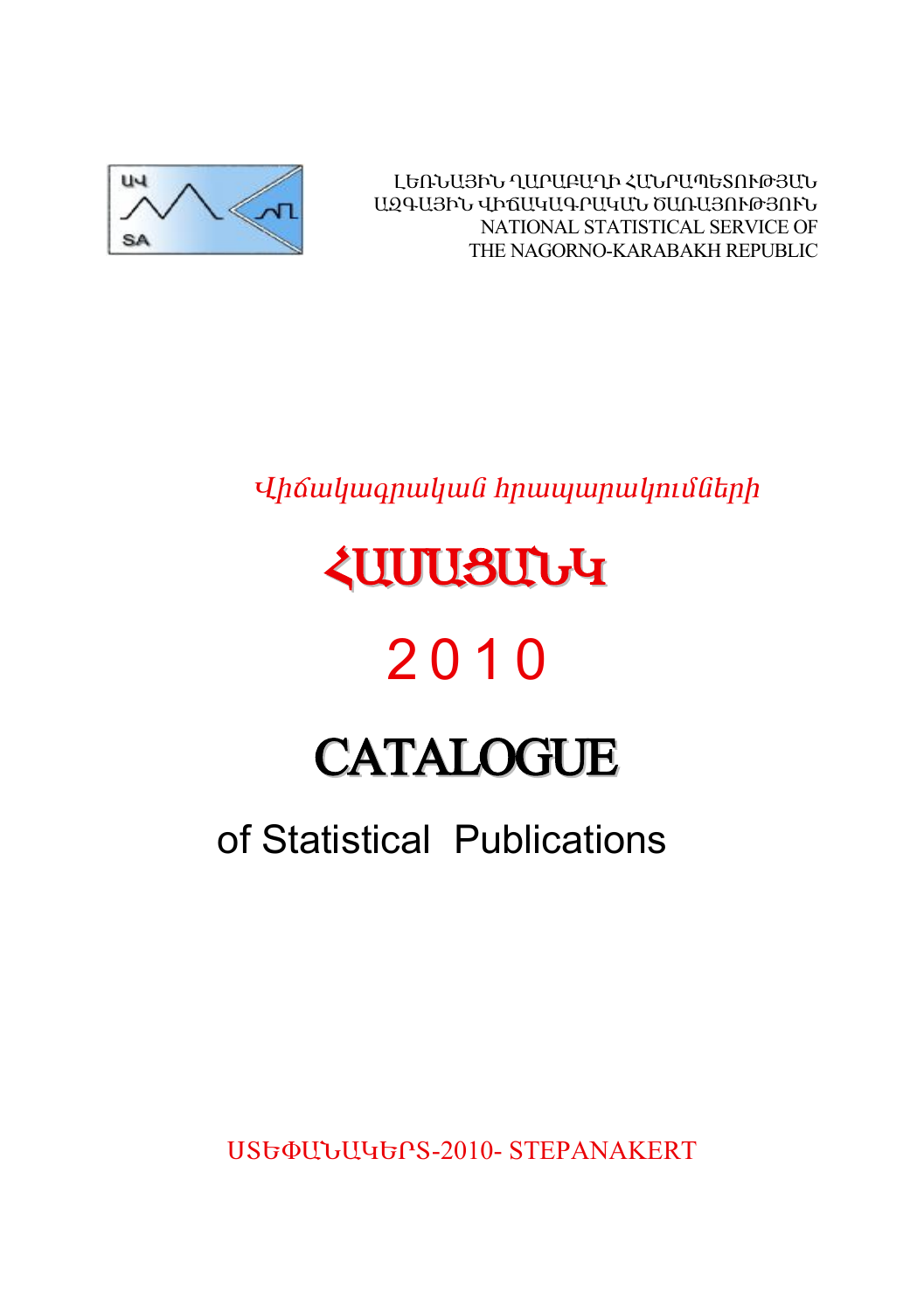| 3wugbū                                                | ԼՂՅ ազգային վիճակագրական<br>ծառայություն, Լեռնային Ղարաբաղի<br>Յանրապետություն, ք. Ստեփանակերտ,<br>Ազատամարտիկների 5ա                                                       |
|-------------------------------------------------------|-----------------------------------------------------------------------------------------------------------------------------------------------------------------------------|
| Address:                                              | National Statistical Service of NKR,<br>Nagorno-Karabakh Republic,<br>Azatamartikneri 5a Street                                                                             |
| Յեռախոս<br>Phone                                      | (3749) 4 33 72                                                                                                                                                              |
| Էլեկտրոնային և<br>Ինտերնետ կապ<br>E-mail and Internet | E-mail: info@stat-nkr.am<br>Internet: http://www. stat-nkr. am                                                                                                              |
| Գրադարան                                              | LՂ3 ազգային վիճակագրական<br>ծառայություն, հանրության համար<br>գրադարանը բաց է երկուշաբթի օրվանից<br>մինչև ուրբաթ 9.00-ից 18.00-ր,<br>3եռախոս (3749) 4 35 34                 |
| Library                                               | Address is: National Statistical Service of<br>NKR, The library is open to the general<br>public: Monday to Friday from 9.00 a.m. to<br>18.00 p.m.<br>Phone: (3749) 4 35 34 |

LՂՅ ազգային վիճակագրական ծառայություն, 2010թ.<br>National Statistical Service of NKR, 2010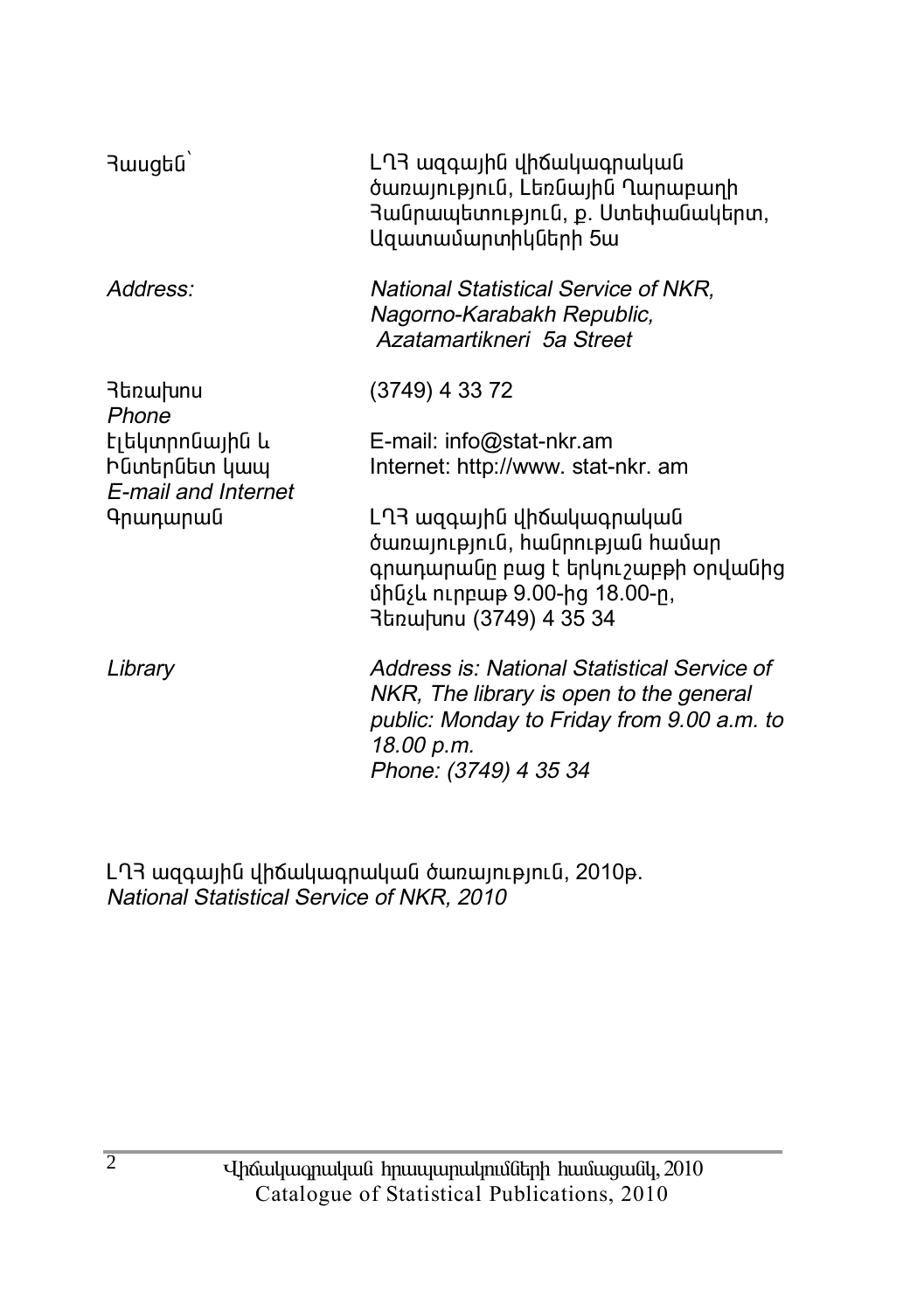Landwiha **Lunupunh** Հանոապետության waawiha  $\psi$ www.mngmyung uhowywannyung hwywannun. hwuun hրապարակումը և տարածումը:

Տվյայների  $nmu$ ln, սպառողների  $\mu$ um $\mu$ hn
up  $\mu$ **u** պրոֆեսիոնալ անկախությունը կան և կմնան մեր նախապատվային huunhnutnn:

The mission of the National Statistical Service of Nagorno-Karabakh Republic is to collect, publish and disseminate official statistics for public use.

Data quality and users' trust, professional independence are and will remain our priority tasks.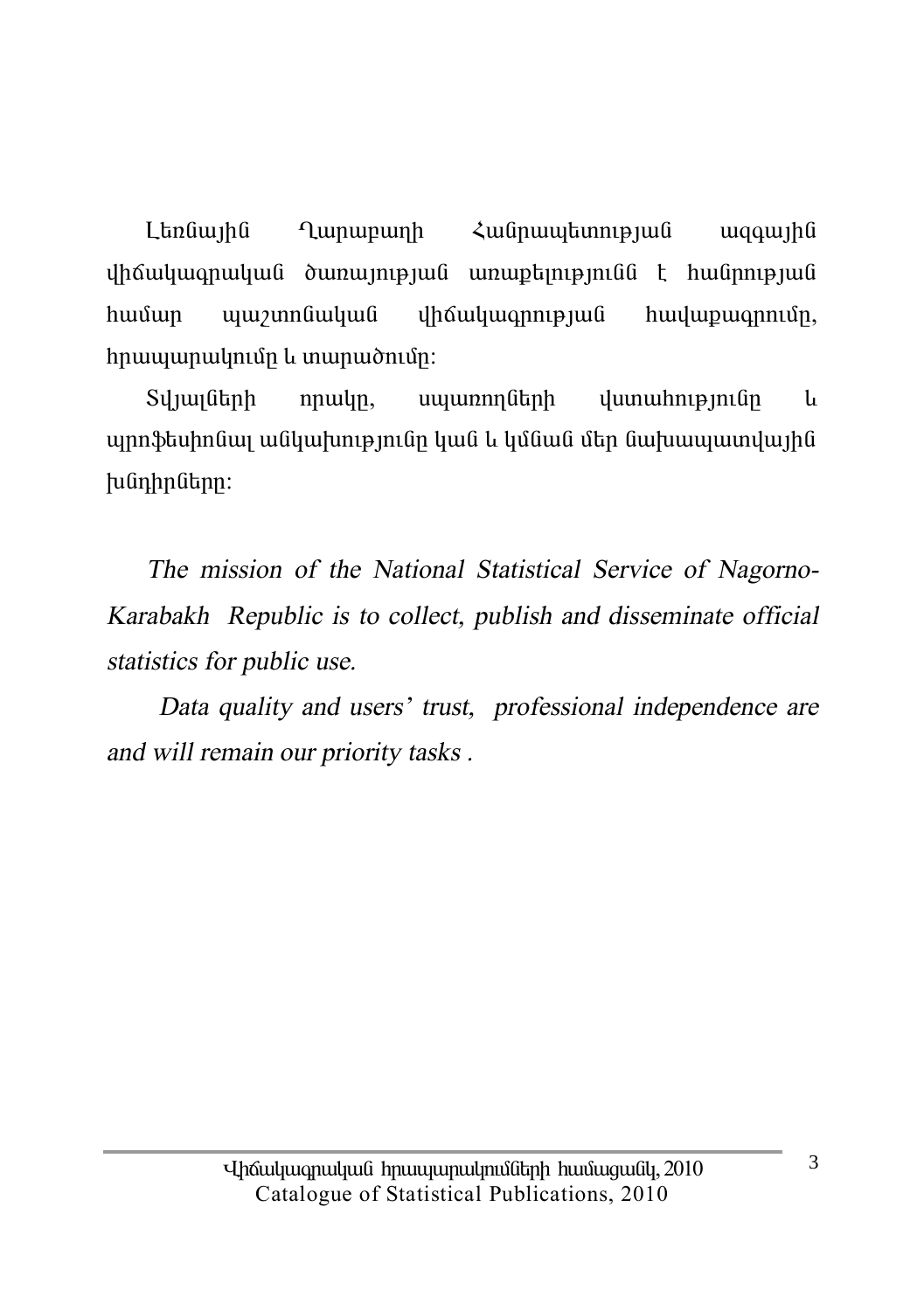*<u>Zunatih</u> nûptingin, dháwwanwwwG* տեղեկատվություն սպառողների համար ihốuiliuonuliui hnuuiunulinijűbnha uultuh unniniluultun oamiltun huuluin նաաստավոր աայմաններ ստեղծելու  $\lim_{u \to 0}$   $\lim_{u \to 0}$   $\lim_{u \to 0}$   $\lim_{u \to 0}$   $\lim_{u \to 0}$   $\lim_{u \to 0}$   $\lim_{u \to 0}$   $\lim_{u \to 0}$   $\lim_{u \to 0}$   $\lim_{u \to 0}$   $\lim_{u \to 0}$   $\lim_{u \to 0}$   $\lim_{u \to 0}$   $\lim_{u \to 0}$   $\lim_{u \to 0}$   $\lim_{u \to 0}$   $\lim_{u \to 0}$   $\lim_{u \to 0}$   $\lim_{u$ ihauluu uluu dunuun uluun (LLL U40) նախաձեռնել **է «Վիճակագրական hnuuunuubnuuttah huuuuuuttu. 2010**»-h u3uudhuu ah haduunaan kan dhaan dhaha dhaha dhaha dhaha dhaha dhaha ah aduu dhaha dhaha ah aduu dhaha dhaha dh

**¿**můnámí «Պետական iháuluu**annipjui úwuhú»** L-L< ontingh 11-nn hոդվածի` ԼՂՀ տարածքում պետական վիճակագրության իրագործման hիմթը ubunuluu dhauluuanuluua uzhuuտանքների ծրագիրն է, որը ներառում է tnynh in Gintu wyndi, den nynnin man wyndi, unghuyuyuu u püwuyuhuyuu unghuyuu u իրավիճակի դիտարկման համար անհրաժեշտ վիճակագրական տեղեկատվությունը՝ հաշվի առնելով առկա ntuninu Gtinh uuhuu Guuhuu uuhuu Tafabin, dhճակագոական տեղեկություններ ïñ³Ù³¹ñáÕÝ»ñÇ íñ³ ¹ñíáÕ այարտականությունների ծավայր և ծախսերի արդյունավետությունը:

Ծրագիրը մշակվում է L-L-Հ U-LԾ կողմից <u>վիճակագրական</u> տեղեկատվություն uyunnnuth uyuhwu iyunla nunuutuuhnne juli hhúw i yhu kun pաղադրատարրերի hետ միասին ներառում t նաև հրապարակվելիք վիճակագրական dnnnywdni Gtph, intintywontinh li wi hnwww.mwlmuuthin.htm owling u ujunpbnuyuūnipjniūn:

Վիճակագրական տեղեկատվություն  $u$ u $u$ unnn $\tilde{u}$ thh maxamaning hulunnang kabasang mayamaning hulun Ý»ñϳ۳óíáÕ **§ìÇ׳ϳ·ñ³Ï³Ý Ññ³å³ñ³ÏáõÙÝ»ñÇ Ñ³Ù³ó³ÝÏ, 2010¦-Á,** nnutu Önwanh dtnnu31 un uuuh mugnui, նպատակ ունի հանրությանն առավել uwinwuwikquwo mtntywwynte innuunntunntu 2010<sup>p</sup>. ihauluunnuuluu hnwwwnwynuathh qwayh, nnwag  $u$ արբերականության և hամառոտ  $p$ ովանդակության վերաբերյալ:

*Dear reader, the National Statistical Service of NKR (NSS NKR) has launched developing and publishing of "CATALOGUE of Statistical Publications, 2010" to create advantageous conditions for statistical information users to use the statistical publications more efficiently.* 

*According to the 11 Article of NKR Law "On State Statistics", the State Statistical Work Program is the basis for implementation of state statistics on the territory of the Republic of Nagorno-Karabakh. The Program includes statistical information necessary for the observation of the economic, demographic, social and environmental situation in country, taking into account the availability of resources, the burdens on respondents and the cost-effectiveness.* 

 *The program is developed by NSS NKR based on the study of the demand of statistical information users and along with other components also includes the list of statistical handbooks, bulletins and other publications, that should be published and their periodicity.* 

*The "CATALOGUE of Statistical Publications, 2010" presented to attention of statistical information users, as an addition to the above-mentioned part of the Program, aims to provide the public with the most detailed information on list, periodicity and brief content of <sup>20</sup>1<sup>0</sup> statistical publications.* 

Uhauluugnuluu hnuuunulmuumulinh huuuquuul, 2010 Catalogue of Statistical Publications, 2010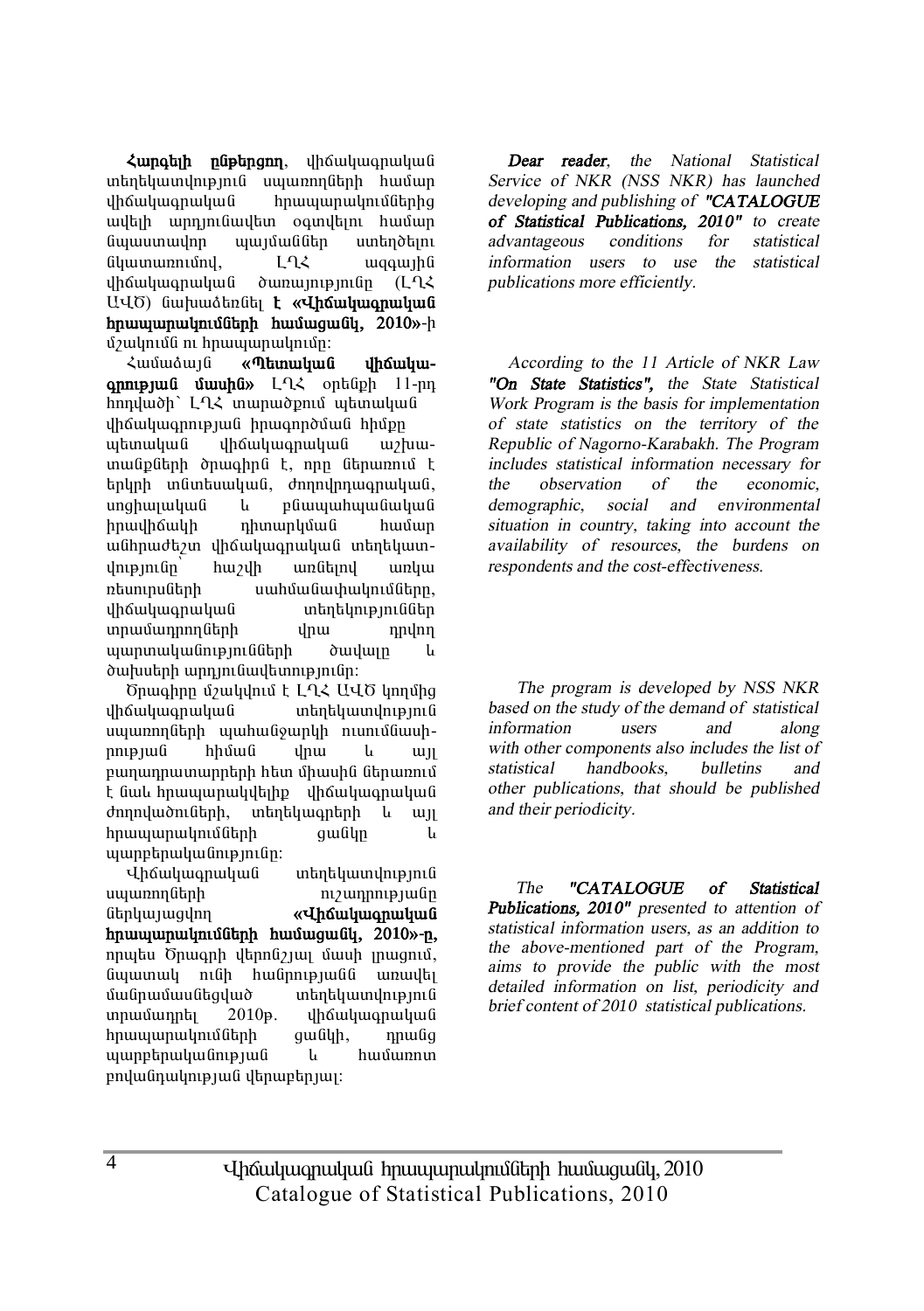Վիճակագրական տեղեկատվության nnwyh, pwyhwaghynyayua, mylwyathh hամադրելիության ապահովման, umquaquing hulinnipiulin nnuliq oqunuqnpdûuli uyah qurd hնարավորությունների pu nathabang lıhnundnn utənnun ulinlən uli başlama htunwqw qwnqwquua dhuqntnhu untin til anglikan bilang til en beste kan bilang bilang bilang bilang bilang bilang bilang bilang bilang bila uman unduring the summan and the summan of the summan of the summan of the summan of the summan of the summan o ihauluuanuluua ilunsnipinian hhuatti t Syluyuthh munuoutuu nunhuutin hwuuuuna u Sylwluun munuduu huunnlu umuu inunun:

 $P$ nnn hnwwwnwynuntaith (Gwy <u>էլեկտրոնային</u> արտադրանքի) htinhuwunhu hnuuniup www. LLZ UUO-hū: Uhowywanwywa Giniptinh oquuqnpduua ntupnuu uunuunhn t LLK UUÖ yyuyuyning (hnniun):

LLX UUO-G 2Gnnhwyw t wylwigthh ïñ³Ù³¹ñÙ³Ý ·áñÍÁÝóóáõÙ hwuwqnpdwyqnn pninn qnpdputhputhui, ing in in in in in the material in the material in the material in the material in the material in the materia uwww.muthhu:

Վիճակագրական տեղեկատվությունը  $\lim_{x\to a}$  in Eq. (in the functional in Eq. ԱՎԾ-ն ակնկայում է սպառողների htunununa unauquuan:

#### Մ.ՄԻՆԱՍՅԱՆ

LԵՌՆԱՅԻՆ ՂԱՐԱՔԱՂԻ ՀԱՆՐԱՊԵՏՈՒԹՅԱՆ ԱԶԳԱՅԻՆ ՎԻճԱԿԱԳՐԱԿԱՆ ԾԱՌԱՅՈՒԹՅԱՆ **WHIPTI** 

*Statistical department of International Monetary Fund (IMF) developed General Data Dissemination System (GDDS) and Special Data Dissemination Standard(SDDS) on purpose to ensure quality, transperancy of statistical information and data comparability and to inform the international public about wider possibility of their use, applying methodology and its further development of projects.* 

*The copyright on all publications (and electronic product) is owned by NSS NKR. In case of use of the statistical materials the reference to NSS NKR is obligatory.* 

*We would like to thank you all the partners cooperating with us in the process of producting data, data provoders and users.* 

*The NSS NKR is grateful to get users feedback and suggestions to improve the availability of statistical information.* 

#### *M.MINASYAN*

#### *PRESIDENT NATIONAL STATISTICAL SERVICE OF NAGORNO-KARABAKH REPUBLIC*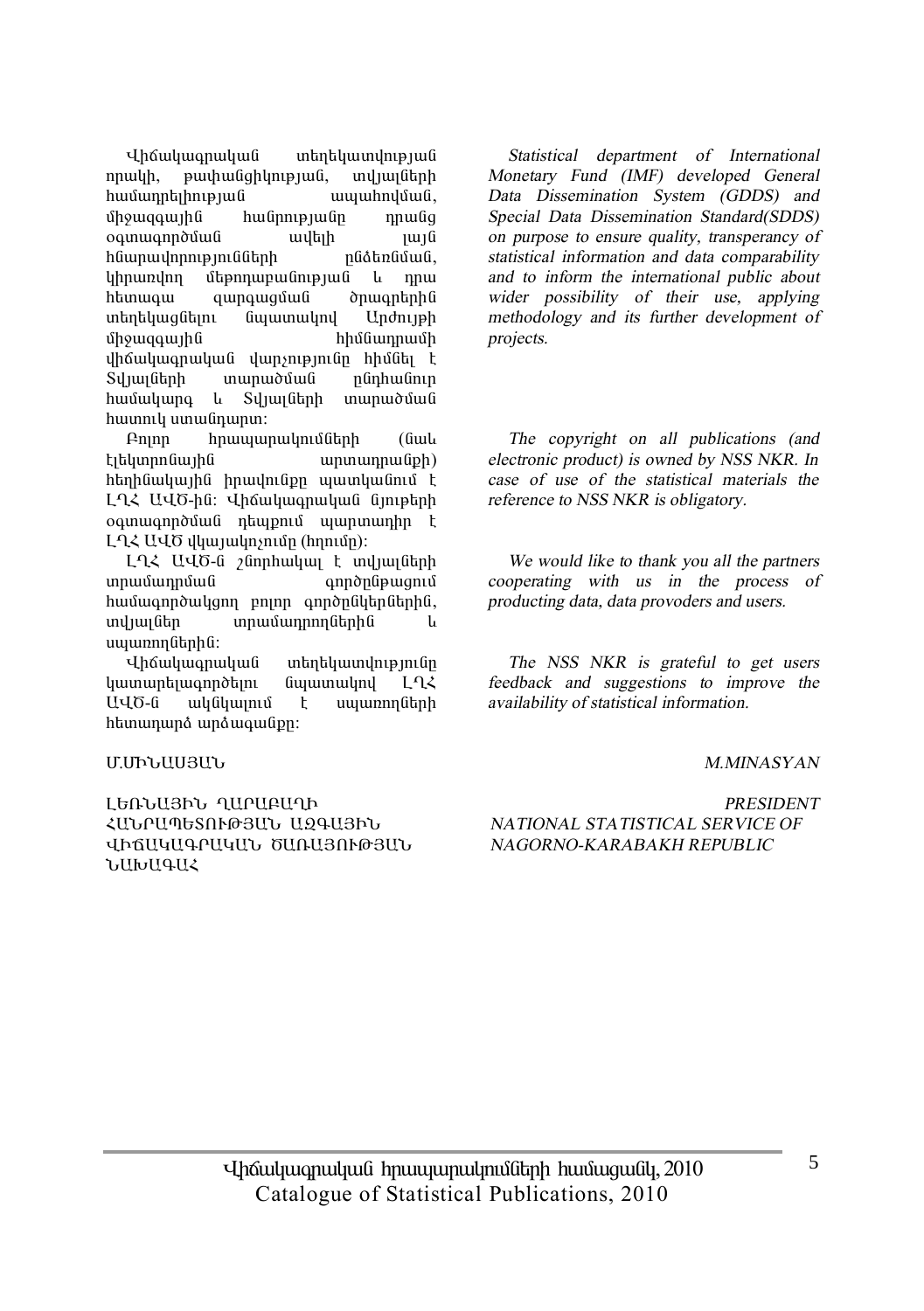**ԲՈՎԱՆԴԱԿՈՒԹՅՈՒՆ** 

#### **CONTESTS**

| ℩℩Ⴙ₧ℹ℔ႶՒԹՅՈՒՆ                                                                            | 7  | <b>INTRODUCTION</b>                                                                                       |
|------------------------------------------------------------------------------------------|----|-----------------------------------------------------------------------------------------------------------|
| ԼՂՀ ԱՎԾ ԳՈՐԾՈՒՆԵՈՒԹՅՈՒՆԸ<br>ՀՐԱՊԱՐԱԿՈՒՄՆԵՐԻ ԵՎ<br>ՏԵՂԵԿԱՏՎՈՒԹՅԱՆ ՏԱՐԱԾՄԱՆ<br>ԲՆԱԳԱՎԱՌՈՒՄ | 9  | THE ACTIVITY OF NSS NKR IN<br>THE FIELD OF PUBLICATIONS<br><b>AND INFORMATION</b><br><b>DISSEMINATION</b> |
| ՎԻՃԱԿԱԳՐԱԿԱՆ ԺՈՂՈՎԱԾՈՒՆԵՐ                                                                | 11 | STATISTICAL<br><b>HANDBOOKS</b>                                                                           |
| ՏԵՂԵԿԱՏՎԱԿԱՆ ՁԵԿՈՒՅՑ                                                                     | 25 | <b>INFORMATIONAL REPORTS</b>                                                                              |
| ՎԻճԱԿԱԳՐԱԿԱՆ ՋԵԿՈՒՅՑՆԵՐ                                                                  | 27 | STATISTICAL REPORTS                                                                                       |
| ՎԻՃԱԿԱԳՐԱԿԱՆ ՏԵՂԵԿԱԳՐԵՐ                                                                  | 32 | <b>STATISTICAL BULLETINS</b>                                                                              |
| ՕՊԵՐԱՏԻՎ ՏԵՂԵԿՈՒԹՅՈՒՆՆԵՐ                                                                 | 34 | OPERA TIVE INFORMA TION                                                                                   |
| ՄԱՄՈՒԼԻ ՀԱՂՈՐԴԱԳՐՈՒԹՅՈՒՆՆԵՐ                                                              | 35 | <b>PRESS RELEASES</b>                                                                                     |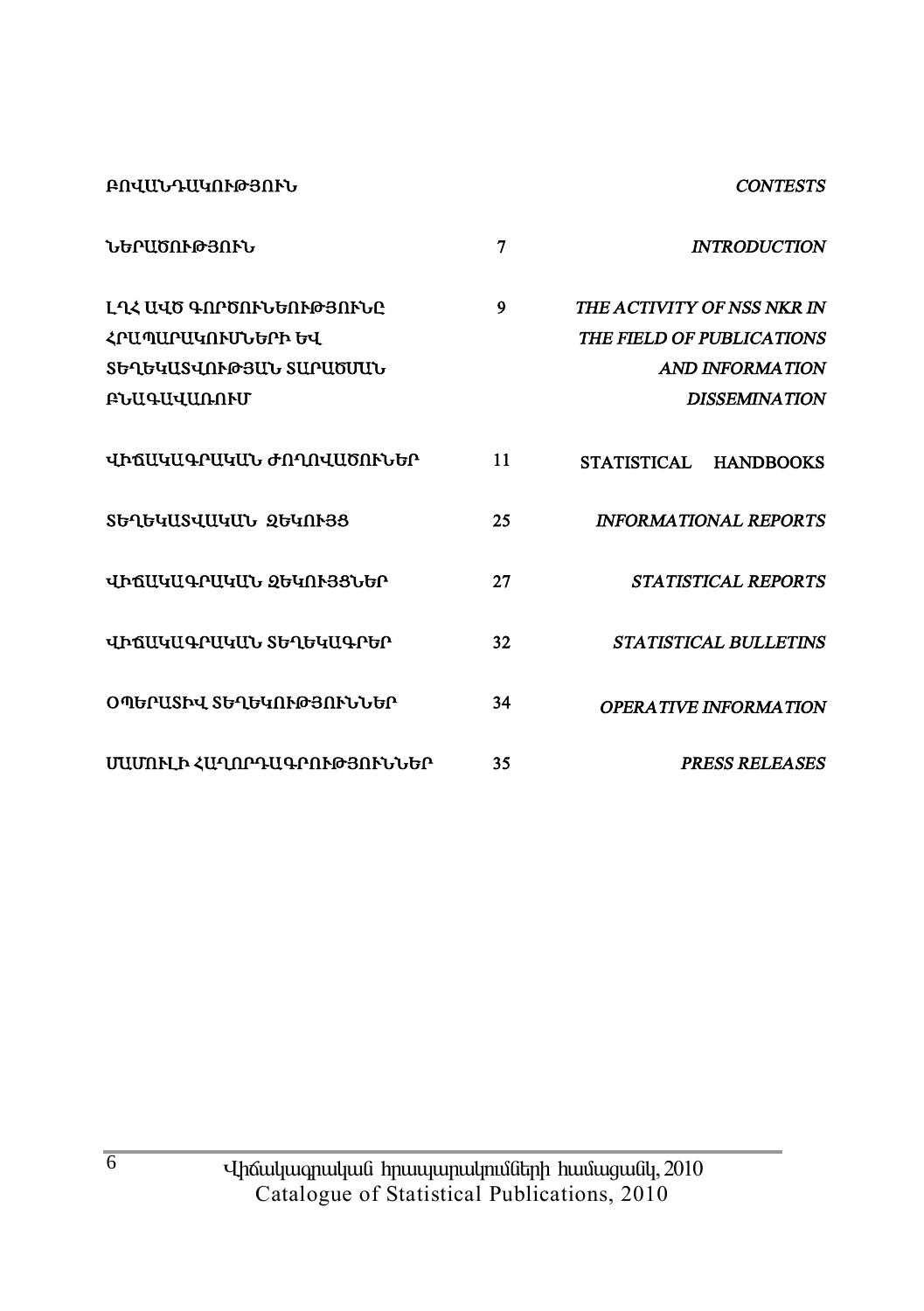# **ܺð²ÌàôÂÚàôÜ** *INTRODUCTION*

**«Վիճակագրություն»** տերմինը ծագել է <u>uunhüuluufi</u> «status» puinha, nnn fiziufiulinin F tınlını ph yhowy, nompinia: Uju intinunghan umuni shin di unture. **«***iháwiwannipiniû» G*/*wGwinii t hwwwnw*կական կյանքի քանակական տարբեր կողմերը (unununnnupinia, unniniaph pui) uni  $\n *uphuluu* (iuluqni)$ , punupulu (inipinia, úzulnip, unnnowwwhntpinta, pawyshipiwa ytaawumunnul le und) plintemann wuhnt qniquilh?litnh wupnnonipjnili:

**«Վիճակագրություն»** նշանակում է նաև  $h$ ամասատասեսան տվյայների հավաքաձոման lı nünhwünwquu qındnüpwq: U1G qhunupintü t, որն արտագոյում է երևույթների «վիճակների Ghunmann pin (hunmun (hunmun) pulu h und jun Gannd:

**in** in the photosphare is the upon the union of the union of the union of the union of the union of the union of the union of the union of the union of the union of the union of the union of the union of the union of the áÉáñïÝ»ñÇ ѳٻٳï ³é³ç³ÝóÇÏ aunouaunun, indiuiliah huidupuonuli. ushulung unghuhung upanungungung ú) unuluu yuunun biyuqn põuu uu uu binud biyun piwűp, tnunh műmtuwuluuli, unghwiwuluuli, danadanuonulaufi, pfiuunuhunufiulaufi ontou-Gh Gan undu Ghulm undu kundu ya Gh Li նկատմամբ պահանջարկի մշտական աճով:

Thanuluu Guhauluu annu min utunuluu Guhauluu Guhauluu Guhauluu Guhauluu Guhauluu Guhauluu Guhauluu Gu ihauyuu inug huuyuu dingan dunugh LL2 U40 qnpdnigtnipjnigg t, ninnyud unghuy-inuntuuluul, huuunpuluuluuli toliniyefitnh l<sub>u</sub> annðnfinuafitnh nnuluuluufi lu pանակական hարաբերությունների ժամանակի և տարածության որոշակի պայմաններում nnulnnulnn onhümsuuhnupintuudinh puluuhu  $\n *p*$ fin $i$  $\n *p*$ in $i$ 

 $\n *Unl*inh uqumuluufuqniqniqii$ uliguuli yunulikanın yaban baliqna yaqhuqun Guntu undun bahar undun bağlandır.  $p$ iniani hnuluuauqin unuq intinu undtin uliapni universitá a habárán a halán a halán a halán a halán a halán a halán a halán a halán a halán a halán<br>Névnapok unuowalinu uhauluuanuluuli intintuunվության սպառողներին ապահովելու առավել 67qphin, induluuhuuluun li duuluuluuli *s*ափանիշներին hամապատասխանող վիճակագրական տեղեկատվությամբ, որը hնարավոր է իրականացնել միայն նրանց www.ikikikung.com/www.ikikung.com/www.ikikung.com/www.ikikung.com/www.ikikung.com/www.ikikung.com/ww

*The term "statistics" originates from the Latin word "status", which means the state, situation of phenomenon. This term hasn't <sup>a</sup> single meaning. First of all, "statistics" means completeness of overall indicators characterizing the different quantitative sides of public life (production, output distribution and exchange, policy, culture, health, living standards and etc).* 

*"Statistics" also means the process of appropriate data collection and summarizing. This is the science, which reflects the "states' description (arguing)" of phenomena in numeral data* 

*The statistics is characterized by exceeding development in comparison with the other spheres, by necessity of regular improvement of data collection, processing, summarizing methodology, as well as by continuous growth of the demand for information containing economic, social, demographic and environmental indicators of the country.* 

*State statistics is an activity to be implemented by the state statistics body (NSS of NKR) directed to the numerical characterizing of regulations of qualitative and quantitative relations of socioeconomic, public phenomena and processes under the definite conditions of the time and space.* 

*Social and economic reforms in transition to liberal economic system in the country, the rapid movements in the economy make indispensable the provision of the statistical information users with more accurate, reliable statistical information that also correspond to the standards of the current time. It is possible to implement only based on study of their demands, maintaining of capable and reliable information base, which correspond to the* 

Uhauluugnuluu hnuuunulmuumulinh huuuquuul, 2010 Catalogue of Statistical Publications, 2010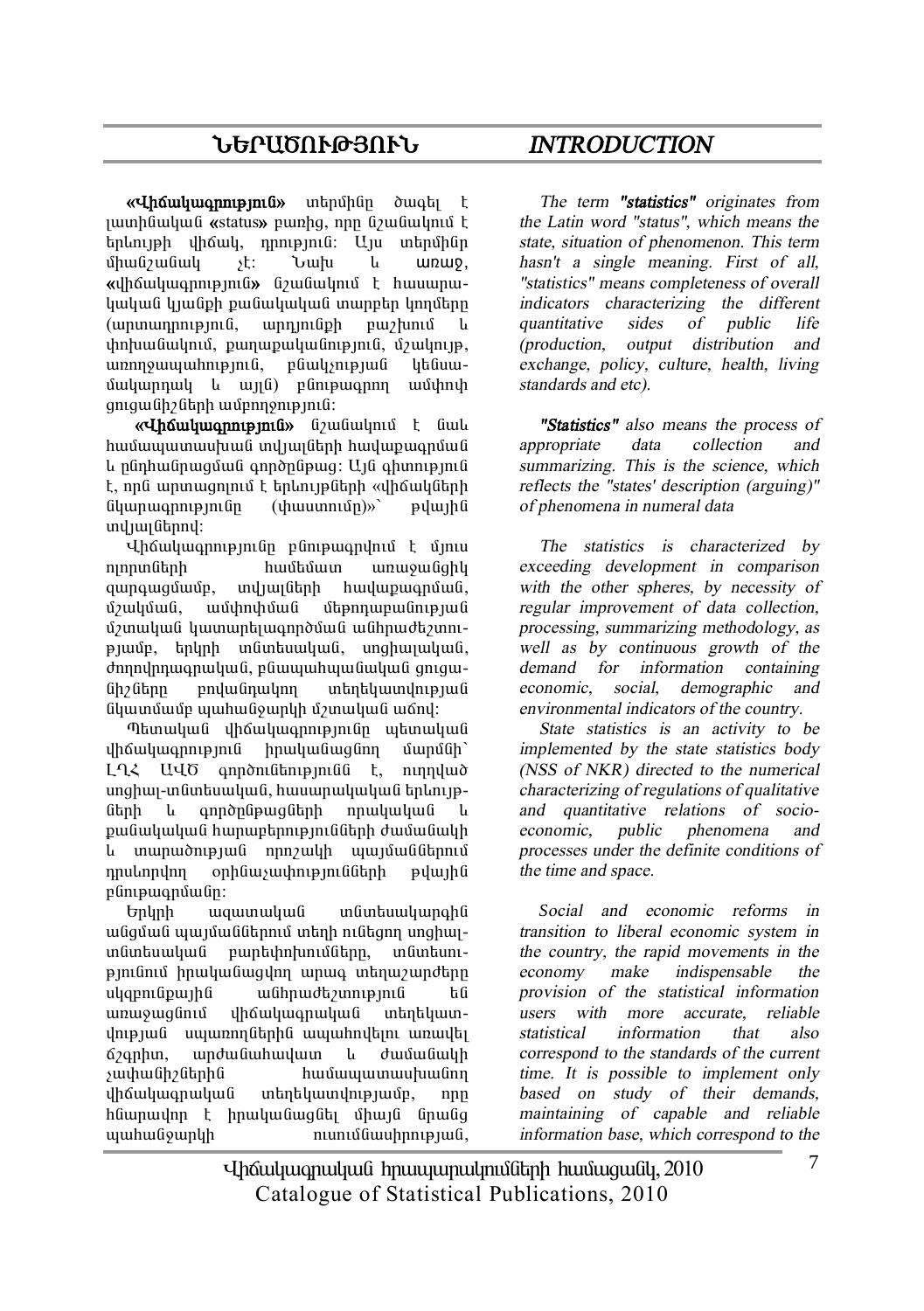yhauyuu ya ya Yayuqayan Ganustaha ѳٳå³ï³ë˳ÝáÕ ï³ñáÕáõݳÏ, dumuhnipinia dujann inantaumduduu pwqwih ywnuu hhuu ynw: Uju wutuh ապահովումը ենթադրում է տվյայների  $h$ uu $\mu$ uuun $h$ n $\mu$  $\beta$ ini $\alpha$ , n $\mu$ unun $\mu$ u $\alpha$ ilini $\alpha$  $u$ մբողջական ոնոգրկվածություն, owtnwmhdnipinia:

Վիճակագրական տվյալներն օգտա anndunu ta ultunuluu lu untinuluu ü hնpնակառավարման մարմինների, գործարար L ahmulmpuluuli mouliliah, punupuluuli L wij hwuwnwywywa ywquwytuythywnigiath, munduu ihong Gtph, husutu Gul thunh L  $\hat{u}$ họ $u$ qq $u$ <sub>l</sub>h $\hat{u}$  hu $\hat{u}$ nnphụ $\hat{u}$  lnnung  $\hat{u}$ hwնnwihն zwh htmww finn umuntha, L-Q2 UՎԾ-ն վիճակագրական տեղեկատվություն uyunnnun (oqunuqnnonnunh) quuunnnun sh uwhuuuuuhwuhuu:

Վիճակագրական տվյայների տարածումը ներառում է բազմաբնույթ խնդիրների  $\lim_{\delta}$  in interprobababa interpretativa interpretativa θ iha ilayaha dhaanaan dhaan dhaan dhaan dhaan dhaan dhaan dhaan dhaan dhaan dhaan dhaan dhaan dhaan dhaan dhaan munuðniu, hliyutu linli nnulig titunnnliuihli linh in lund tiblinn film in thounnd unuuunnuu:

Sy <sub>l</sub>uy Gtph both who wish wish wish the synthesis hնարավոր է «տեղեկատվություն տրամադրողվիճակագիր» երկկողմանի փոխադարձ i yunun in piud i hunqui in piu hhu Gujuò hunuptnnp mu Guth un quinp ju G ntupnui: Stntyuununpuu outnuunhunpuu ³å³ÑáíáõÙÝ »Ýó¹ñáõÙ ¿ ëå³éáÕÝ»ñÇÝ ang ang ang taon na kalangan na taon ng taon ng mga kalangang ng mga kalangang ng mga kalangang ng mga kalanga<br>Taon na manalangan na kalangan ng mga kalangang na managang na managang na managang na managang ng mga kalanga inthuundhip juli innuunnini uuhuululud dwuutuu Ghandi, unuutuud alnul: Unnh una in manga kabupatèn ing kacamatan di sebanjara kacamatan di sebanjara salah sahiji dari sebanjak di sebanja<br>Ini dialah ialah sahiji dalam kecamatan dalam kecamatan dalam kecamatan dalam kecamatan dalam kecamatan dalam hնարավորություն են ընձեռում hաշվի առնել uyunnnuthh quu iyuquo yuuhuu iyunniy: Uwywia win pawqwywnni LLL UU6-a, hնչպես և ցանկացած երկրի վիճակագրական ծառայություն, անխուսափելիորեն բախվում է  $n$ եսուրսների (ֆինանսական, կադրային և այլն) hnwhwG uwhuwGwhwynwGtph pwpnnyphG:

*international standards. The ensuring of all those implies the reliability of data, complete coverage of observation field and efficiency.* 

*The statistical data are used by state and local self-government bodies, business, scientific and educational spheres, political and other public organizations, mass media, as well as by country's and international society. As <sup>a</sup> body acting for public interests, the NSS NKR doesn't restrict the list of statistical information users.* 

*Distribution of statistical data includes implementation of various tasks: distribution of analytical materials and statistical publications, as well as their provision on diskettes and by electronic mail.* 

*The reliability of data could be caused by of availability of bilateral relations of "information provider-statistician" based on mutual confidence and respect. Ensuring of information efficiency implies the provision of users with required quality and volume information, in definal time and form. Modern information technologies allow to consider every need of users. However, in this field, the NSS NKR, like statistical service in any other country, unavoidably faces complex of real restrictions of resources (financial, personnel, etc).*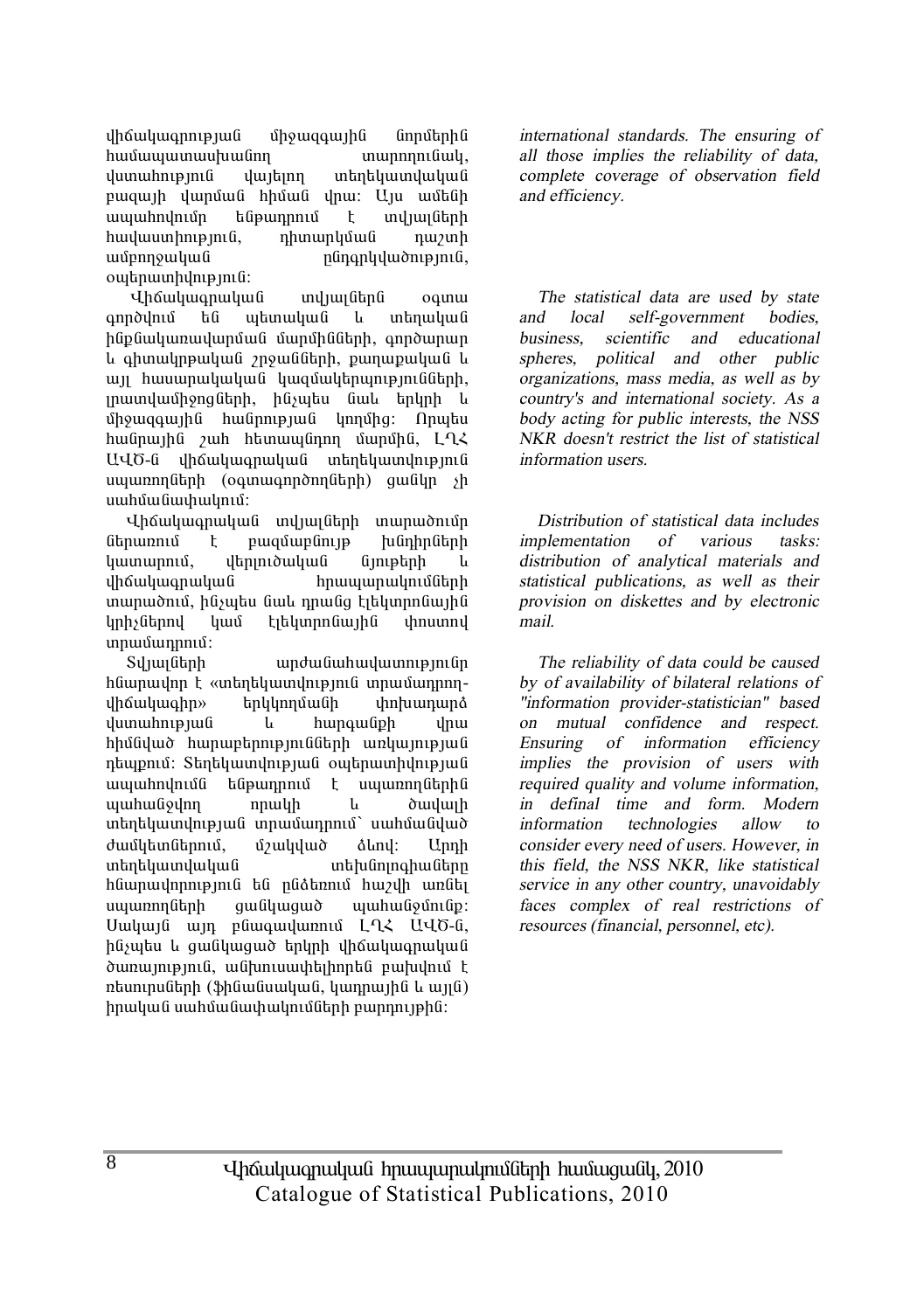

OF PUBLICATIONS AND INFORMATION DISSEMINATION

Համընդհանուր գլոբալիզացիայի և  $p$ ուկաների միջազգայնազման տեմաեոհ wnwqwquua www.hundi.com untan in Bindin in Karabaharan karaktera di adalah ini dialem kalendar di antara di antara di antara di antara wutu wulu wunun bin bili hupuhu túpwnnnu t wnwyt pw úywndtp unan barakun karatan di sama di sebagai di sebagai di sebagai di sebagai di sebagai di sebagai di sebagai di s վիճակագրական hամակարգի qunququuli unu qulqhy intuutin www.hndunu wuhnudbywnigjniu:

**Uháwywannyula ywntopwanya** Gwwww. (oquuuqnpdnnutiphu) hptug uyuhuu ywpyh Ghuun www.huun uphawywqnwywG wpwwnpwGp inpuitunphip:

Վիճակագրության կատարելագործման առաջնահերթ ուղղություններից մեկը<br>վիճակագրական տեղեկատվության ubnununupiyu

*Under the conditions of entire globalization and speeding of markets internationalization, the information was turned into the most expensive product that is indispensable for providing the exceeding development rates for the statistical system producing the most valuable information.* 

*One of the key objectives of statistics is to provide consumers (users) with the statistical product that corresponds to their needs. One of the priority directions of development of statistics is to update the statistical information dissemination experience and policy of its implementation and the application of new approaches in this field.* 

Uhauluugnuluu hnuuunulmuumulinh huuuquuul, 2010 Catalogue of Statistical Publications, 2010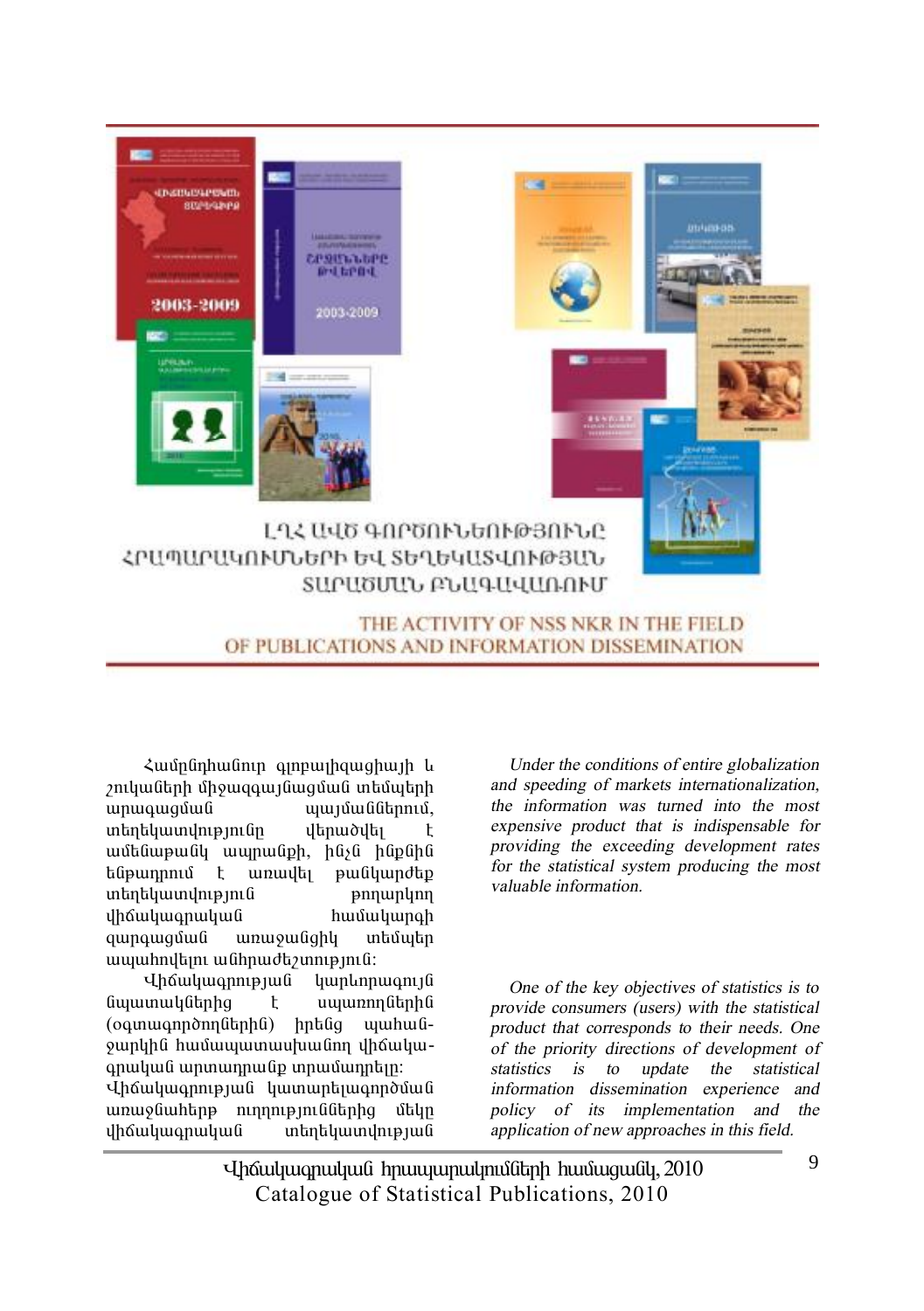*chnnah*  $\mathfrak{u}$ nnu վարման քաղաքականության նորացումն ու այդ բնագավառում **Gnn** մոտեցումների կիրառումն է:

Պարբերական dhowluuqnuuuu hnwwwnwyniu0thnn.  $6$ thnum $1$  $I$   $hn$ նային Ղարաբաղի Հանրապետության սոցիալ-տնտեսական dhowun untintiկատվական եռամսակային ցեկույցները, վիճակագրական ժողովածուները, muntanptnn, anpnı ılı Gann, uhow $l$ uuonuluu $f$ atynyaatnn. dhawywanuuuu wantuwantnn  $\mathbf{L}$  $u<sub>H</sub>$ hnwwwnwydnig ta LQ2 U40-h ynnung

ԼՂՀ ԱՎԾ-ն տնօրինում է իր բոլոր հրապարակումների (նաև էլեկտրոնային  $unununnu$  $)$  $\)$ htmhuwuhu hnw-*<u>Unduluunuuluu li</u>* dmfipn:  $ûn$ ogunugnnouug ntupnu uunununhn t ԼՂՀ ԱՎԾ վկայակոչումը (հղումը):

Periodical statistical publications. including "Socio-economic Situation of the Nagorno-Karabakh Republic" informational quarter reports. statistical handbooks vearbooks. booklets. reports. statistical bulletins and etc. are published by the NSS of NKR.

The NSS of NKR owns the convright on all its publications (including electronic product). In case of use of the statistical materials the reference to NSS of NKR is obligatory.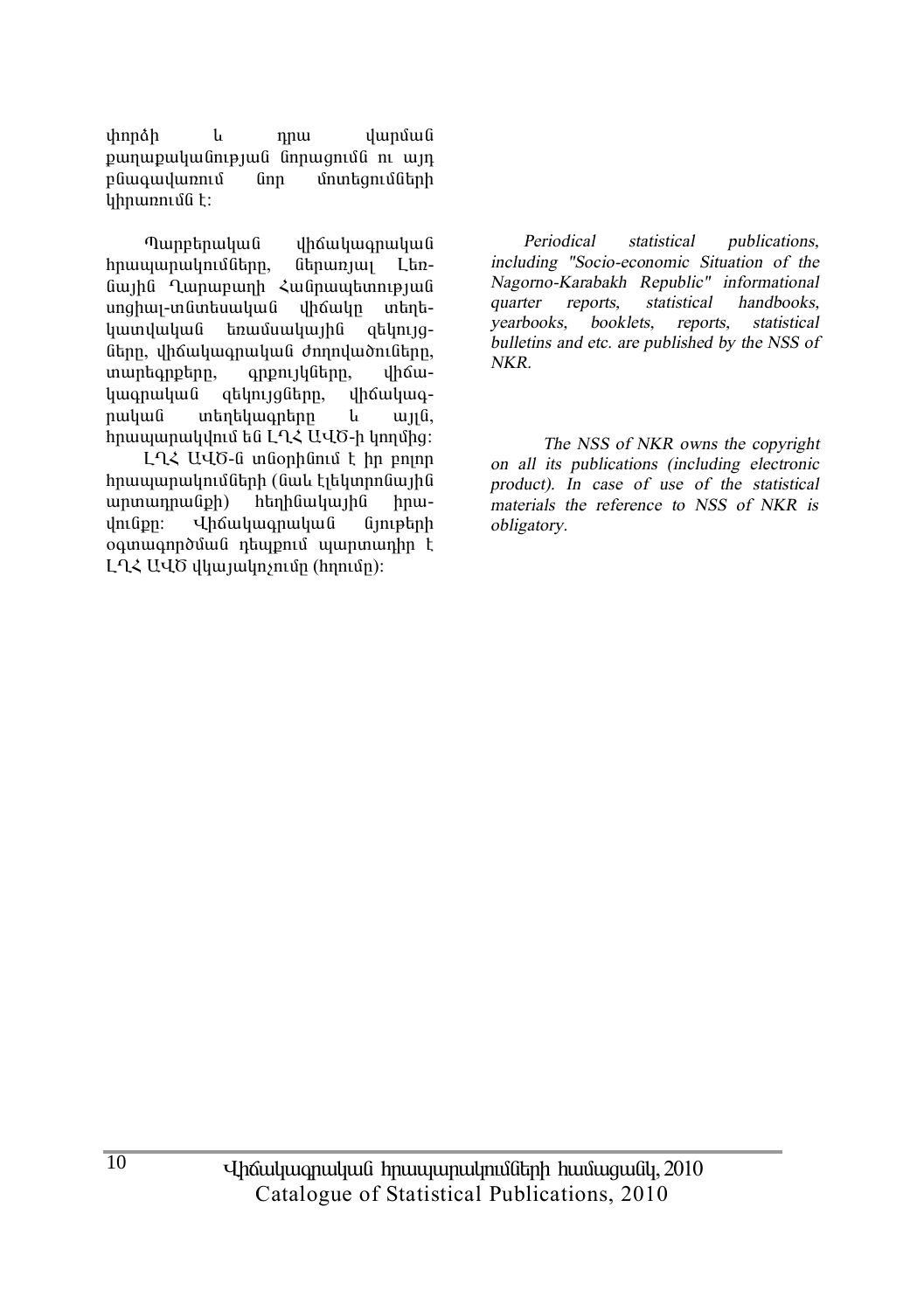# ՎԻճԱԿԱԳՐԱԿԱՆ ԺՈՂՈՎԱԾՈՒՆԵՐ

# **STATISTICAL HANDBOOKS**

#### «ԼԵՌՆԱՅԻՆ ՂԱՐԱԲԱՂԻ ՀԱՆՐԱՊԵՏՈՒԹՅԱՆ ՎԻճԱԿԱԳՐԱԿՄՆ ՏԱՐԵԳԻՐՔ. 2003-2009»



Ltanı G`hwjtpta, waqitpta, nnutpta **Qlauyuuh** PDF, pnpunha **Onnunluguli duughtum** IV tinuugunuli

«Languing Quinumunh Zugnumummining uhouhummuhu  $m$ untahnp. 2003-2009» uhowuhuunuutuu domnuudnua  $L_1$  UUO առավել ամբողջական վիճակազրական հրապարակումն է, որն  $unmu$ gnnuð ter undir magnar-undintum and andra dheim annatuð ter մեջ ներկայացված են վիճակագրական տվյայներ ԼՂՀ 2003-2009թթ. սոցիալ-տնտեսական վիճակի վերաբերյալ։ Ներառված են երկրի ողջ տնտեսության, դրա կարևորագույն ճյուղերի և հատվածների վիճակը բնութագրող բազմաթիվ աղյուսակներ։ Որոշ 

banyunungung ta Gul mantumpmudun ungungun համեմատությունների վերաբերյալ։ Տարեգրքում յուրաքանչյուր բաժնի վերջում ներառված են որոշ տնտեսական ցուցանիշների գծապատկերներ։

Տվյայները հաշվարկվում են վիճակագրության արդի մեթոդաբանության սկզբունթներին համապատասխան, ինչը հնարավորություն է ընձեռում դրանթ համադրել այլ երկոների համանման օուզանիշների հետ։ Նախկինում հոապարակված որըշ օուցանիշներ ά *z*qnund ω bū:

Տարեգիրքը նախատեսված է ընթերցողների լայն շրջանի համար:

#### "STATISTICAL YEARBOOK OF THE NAGORNO-KARABAKH REPUBLIC, 2003-2009"

Language available: Armenian, English, Russian

**Format PDF**, paper

Issue: IV quarter

"Statistical Yearbook of Nagorno-Karabakh Republic, 2003-2009" is the most complete statistical publication of the National Statistical Service of NKR, reflected socio-economic situation of the country.

The yearbook covered statistical data on socio-economic situation of the Republic of Nagorno-Karabakh for 2003-2009. It included numerous tables characterising the economy in a whole and its most important branches and sectors. Some indicators were given by NKR regions.

Information on international comparisons was presented as well. Some diagrams on economic indicators were included at the end of each section of the yearbook.

The data is calculated in accordance with the principles of modern methodology, which enables to compare them with similar indicators of other countries. Some indicators published and adjusted.

The yearbook is intended for the wide circle of readers.

Uh auhung ululu huung kana kana kung 2010 Catalogue of Statistical Publications, 2010

 $11$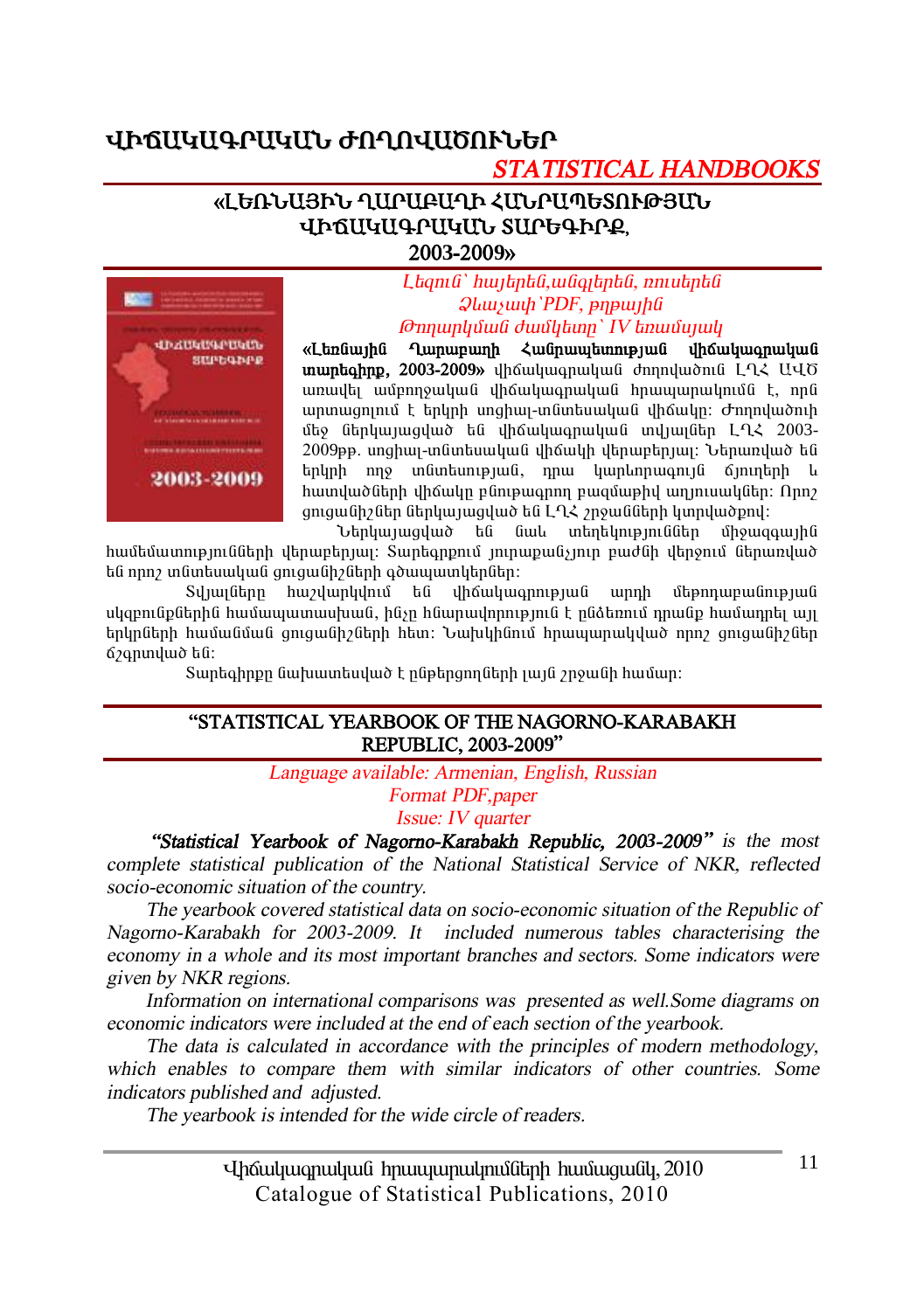## «ԼԵՌՆԱՅԻՆ ՂԱԲԱՔԱՂԻ ՀԱՆԲԱՊԵՏՈՒԹՅԱՆ ՇԲՋԱՆՆԵԲԸ **Âìºðàì, 2003-2009¦**



#### $L$ *banıli` hwibnbli*  $Q$ *luuyuuh* `PDF, *pηpwlld <i><u>∂nnunluʿŭuli ∂wiʿlıbınn` IV bnuyûunuli</u>*

#### «Langunha Qumununh **Հա**նոաաետության շոջանները

**Pultinnu** 2003-2009<sup>*s*</sup> dnnnul world with which we have i<br>in Sulu an alial din an an ainmeil an amacharacha dia television din Ann an ainmeil unghuu-inguntuuluug ilhouuh iltinuntuun 2003-2009 in. nhuuun buunptanul:

Unւյն hրապարակումը ներկայացնում է մանրամասն վիճակագրական տեղեկատվություն տարածաշրջանային lunnuluudpnul:

Հատվածներով ընդգրկված են ցուցանիշներ շրջանների աշխարհագրական pünipwantnh, ժողովրդագրության, բնակչության զբաղվածության, տնտեսության  $6$ յուղերի, սոցիայական ոյորտի, ֆինանսների, գների ու սակագների և այլնի dbnurbnuu:

Ժողովածուն բաժանվում է երկու հատվածի՝ առաջինում վիճակագրական qnıquu Gh2Gtmh nhuwahu zunpting ta, nnnap nangning ta wtintuwundniping  $i$ մնոեսության առանձին հատվածների, սոցիայական ոյորտի և այյնի վերաբերյայ hul tnunnn hwundwonu Gthuunwadnu ta LQ2 pnnn mowashin unghwiunguptung dhang ng memanan hhugung dang dahar.

 $\sigma$ nnnywðni Guyhuuntuyað t nýptngnnytinh jujú angulík huu an:

#### **"REGIONS OF THE NAGORNO-KARABAKH REPUBLIC IN FIGURES, 2003-2009"**

*Language available: Armenian Format:PDF, paper Issue: IV quarter* 

*"Regions of Nagorno-Karabakh Republic in Figures, 2003-2009" statistical handbook is the most complete statistical publication on socio-economic situation of NKR regions with time series for <sup>200</sup>3-2009. This publication is intended to present detailed statistical information on regions.* 

*Sections cover indicators on geographic characteristic, demography, employment of population, branches of economy, social sphere, finance, prices and tariffs of regions and etc.* 

*The handbook divided into 2 parts. The first part included the time series of statistical indicators, that covered information on separate branches of economy, social spheres and etc., and the second part represented the main indicators characterising socio-economic situation of all NKR regions.* 

*Handbook is intended for the wide circle of readers.*

Uhauluugnuluua hnuuuunulmuath huuuqualu, 2010 Catalogue of Statistical Publications, 2010

 $\overline{12}$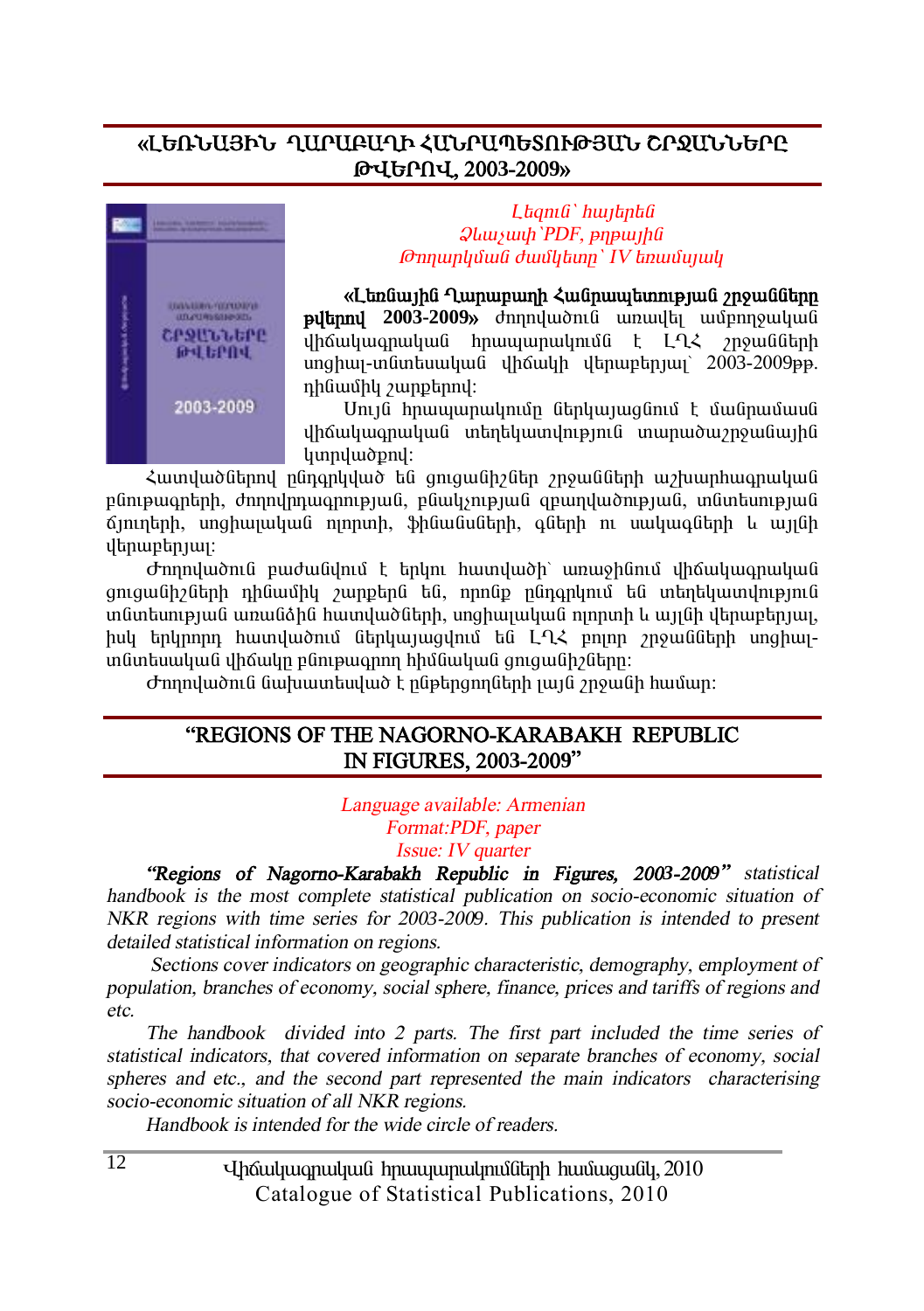# **§ÈºèÜ²ÚÆÜ Ô²ð²´²ÔÀ Âìºðàì« 2010¦**





 $L$ *tamû` hwitntû, wûaitntû*  $\mathcal{Q}$ *lauswh* ` *pnpwtha @nnunluvuli duulltunn' IV tinuuliquuli* 

**§È»éݳÛÇÝ Ô³ñ³µ³ÕÁ Ãí»ñáí, 2010¦** վիճակագրական գրքույկն ընթերգողին ներկայացնում է hwyhnő yhówywanwywa wtantywwynyejnia LQ2 2009p. unghuy-in funtuu yu fi yhouyh ytnuptin jun' 2008 pyuyufih hwutuunnyuun: Unyw tu Gwl 5-6 mwnhutnh nhuwuhy  $\mu$ unphn:

Գրքույկն ընդգրկում է երկրի ժողովրդագրական qnnðnūpwqūtnn, w/tuwnwu ph /nuquu mahwuuluuu

ninnun և eGwlisnieuwG litGuwuwuluunnwlin. GtnphG wnlwnnin, ShGwGwuluuG վիճակը, արտաթին տնտեսական գործունեությունը բնութագրող հիմնական gnigwüh fühn:

Ներկայացվում է տերեկատվություն ոստ տնտեսության առանձին hատվածների։ Առանձին hատվածով ներկայացվում են L9Հ շրջանները pünipwannn hhմնական unghwi-inնintuuluul gnigwühzütinn:

Sunun itan bu sunung yabé di dingkan kalan barah sung di bangkan baya di Sunung Karang Karang Karang Karang Ka uligeni Gpütinh Goliniya haya haya hang biliyin bilinin karan dan karan dan di dinin dine dine dine dine dine  $h$ ամադրել այլ երկրների համանման գուցանի $\delta$ ների հետ:

Nրn բաժիններ համայրվել են նոր աղյուսակային նյութերով։ Նախկինում hnwwwnwydwd nnn gmgwGh Gannya, thiù:

#### **"THE NAGORNO-KARABAKH IN FIGURES, 2010''**

*Language available: Armenian, English Format: paper Issue: IV quarter* 

 *"Nagorno-Karabakh in Figures, 2010" statistical booklet provides reader with brief statistical information on socio-economic situation of NKR for <sup>200</sup>9 compared to <sup>200</sup>8. Time series for 5-6 years is available as well.* 

*The booklet includes the main indicators characterising demographic processes, labour market, social sphere and living standards of population, domestic trade, financial situation, external economic activity of the country.* 

*Information by separate branches of economy is presented. Separate chapter represented main socio-economic indicators characterising NKR regions.* 

*Data was calculated based on the up-to-date statistical methodology principles, which enable to compare them with the similar indicators of other countries.* 

*Some chapters were complemented with new tables. Previously published some indicators were adjusted.* 

> Uhauluugnuluua hnuuuunulmuath huuuqualu, 2010 Catalogue of Statistical Publications, 2010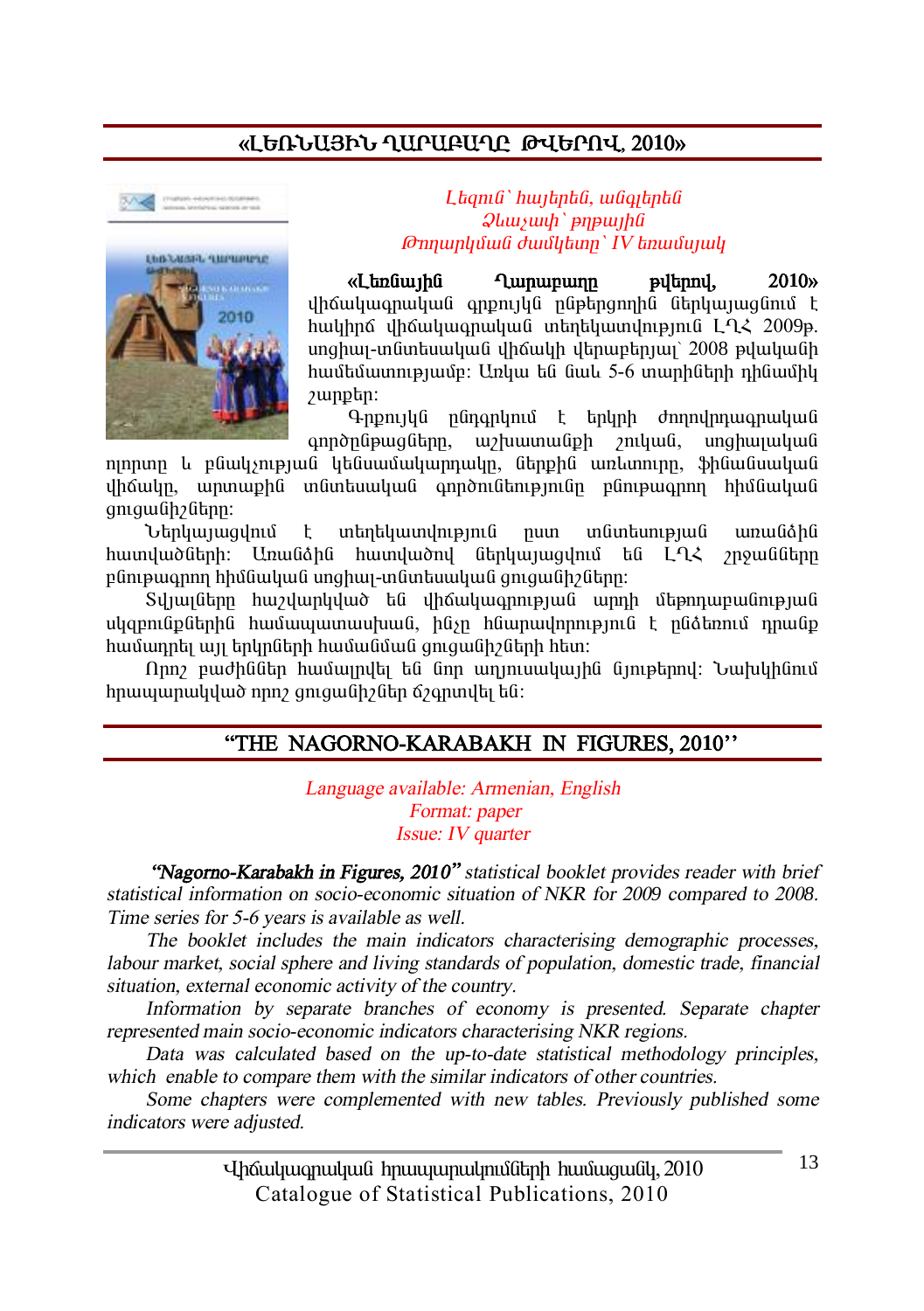# «UPSUI 4UbU32 by Squuuppy, 2010»



Lhanıli' hunbahli, wüqibahli  $Q$ *lausuah* ` pnp $Q$ *lausuah <u>Onnunyuuli duulytunn' IV tinuuliyuuli</u>* 

«Unawluh **humun**  $\mathbf{L}$ unnuuunnhu. 2010<sub>b</sub> վիճակագրական գրթույկը յուսաբանում է կին-տղամարդ hunuphnulanıpını Gülinn  $L$   $\sim$   $L$   $\sim$   $\sim$   $\sim$   $\sim$ hwwwnwlrwlrwli laulun banda hayun dan banda banda dan ban ներկա վիճակը և անիրաժեշտ տերեկատվական բացա է ապահովում պետական գենդերային (կանանց *unnuu* unnluu Ga hnwywhwywwwnnenwG huuun պայմաններ ապահովող) թաղաթականության մշակման

hwuun:

 $I$ իճակագոության մեջ կանայթ և տոամարդիկ աետք է «տեսանեյի» յինեն։ Գենդերային վիճակագրությունը հասարակության մեջ կանանց և տղամարդկանց տեղն ու դերն արտացոյող վիճակագրություն է, որը թույլ է տայիս հաշվի առնել ինչպես կանանց և տղամարդկանց առանձնահատկություններն ըստ սոցիալժողովրդագրական խմբերի, այնպես էլ իրականացնել իրավահավասարության և հավասար հնարավորությունների սկզբունքը։ Մույն հրատարակության մեջ ցետեղված աղյուսակներում և գծապատկերներում արտացոյված են կանանց և տղամարդկանց թվաթանակը բացարձակ թվերով և համամասնություններն ըստ որոշակի հատկանիշների:

#### "WOMEN AND MEN IN ARTSAKH, 2010"

Language available: Armenian, English Format: paper *Issue: IV quarter* 

"Women and Men in Artsakh. 2010" statistical booklet highlights the ratio between women and men in NKR, current situation of using their opportunities in the social life and provide with a necessary information base for development of state gender policy (insuring equal conditions for women and men).

Women and men are to be visible in statistics. Gender statistics reflects the role of women and men in the society, which allows not only to take into account the peculiarities of women and men, by social-demographic groups but carry out the principle of equal rights and equal possibilities. The tables and graphs of this booklet give absolute numbers and proportions for certain attributes among women and men.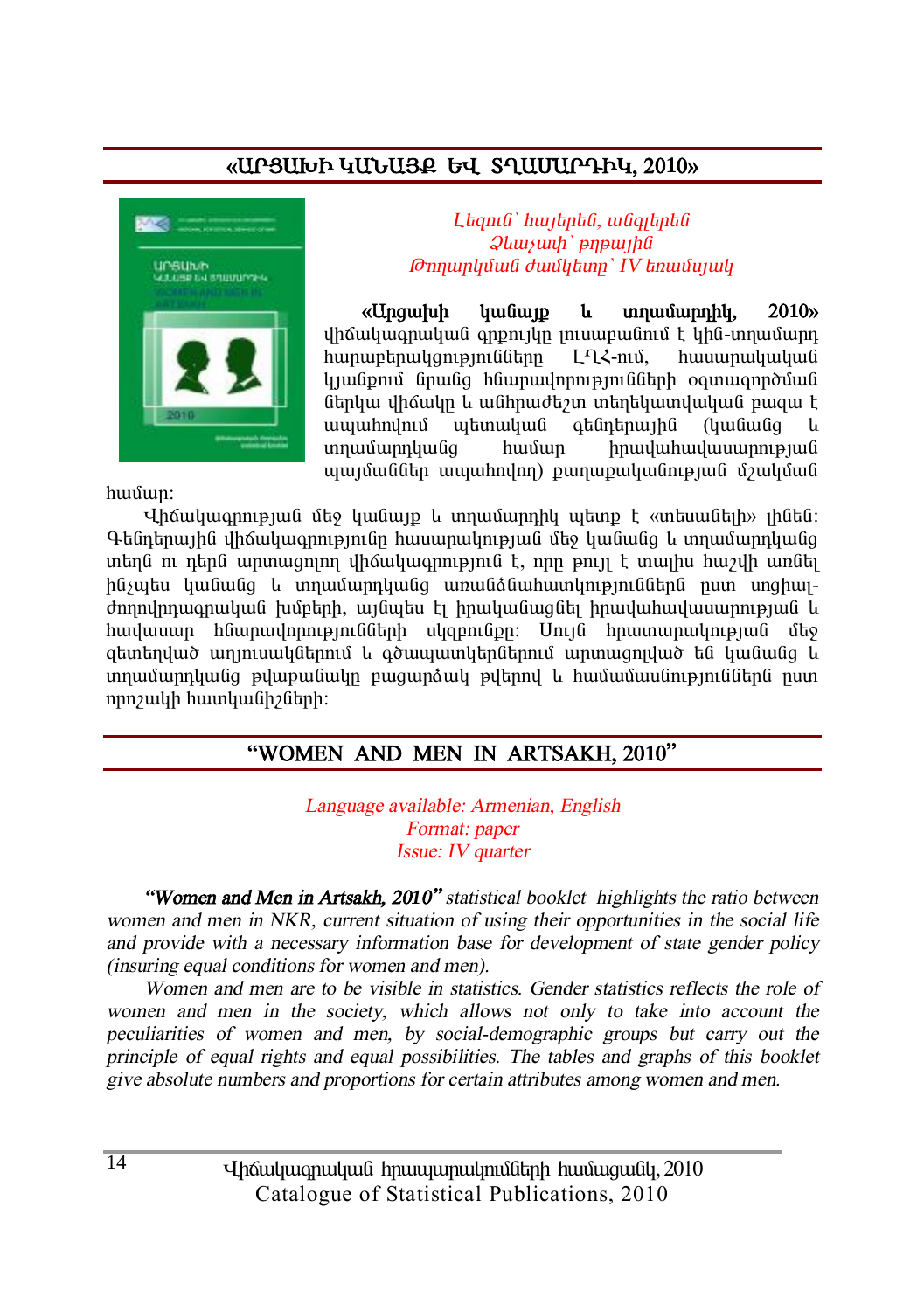#### **§ÈºèÜ²ÚÆÜ Ô²ð²´²ÔÆ вÜð²äºîàôÂÚ²Ü üÆÜ²ÜêܺðÆ ìÆÖ²Î²¶ðàôÂÚàôÜÀ,2009¦**



#### Fly prima was seen d HOGO ADD PLU UILAND



#### *L bamû` hunbnbû*  $Q$ *lauswah PDF*, *pnpwtha @nnunlutuli duutlum' II bnuutuuuli*

**§È»éݳÛÇÝ Ô³ñ³µ³ÕÇ Ð³Ýñ³å»ïáõÃÛ³Ý ýÇݳÝëÝ»ñÇ íháuluannipiniún, 2009**» *dnnnywðni* uywnnu aulini ihouluuonuluu i uhabliniemüüba uhinuluu 3hüugughah. bwaywbhnwnnennlugthah Shawayathah www.ha. pwaywuha hwuulungn punpwqnn yhowywqnwywa myuyutin, huywtu ݳ¨ ÐÐ Ï»ÝïñáݳϳÝ µ³ÝÏÇ ÏáÕÙÇó ë³ÑÙ³Ýí³Í ununundnı pütnh huzulunlun hü ihn huundtpütn:

Tahun ya Shûwûyû bin dhawkunan ku fi unantu undu bulanda islamdan bandar karakan banda yang banda dan banda yang banda dan banda dan banda dan band Guhuununnipjul ynnung LLK UUO innuuunnud ytunuyug u

 $h$ ամայնքների բյուջեների կատարման հաշվետվությունների հիման վրա։

Կազմակերպությունների ֆինանսների վիճակագրությունը ներառում է ԼՂՀ ԱՎԾ կողմից nGunnwGpwihG liwnand nGunnlwð hwGnwwbunntejwG hinzin k yhohG wnkunnwihG ․<br>Կազմակեոաությունների գործունեության ֆինանսական արդյունքների, վճարունակության, միջոցների կազմի, ինչպես նաև հաշվարկների վիճակի վերաբերյալ տեղեկատվություն։<br>Տվյայների հավաթագրումն հոականացվում է աետական վիճակագրական Sıl mı hulupmanın bir bilindin bir karalının bir yanan dan karanın bir karanın karanın karanın karanın karanın hwelbindnienni Gütnh hwilwpwani wa unandi: Բանկային hwi wunan dhawlwannienu G gnigwüh/ütinn ütnliwiwgylni tu nun L·Q. wnlinnwihü pwüytih ynnyhg innwywnnylwd und juy Gtph:

#### **"FINANCE STATISTICS OF THE NAGORNO-KARABAKH REPUBLIC 2009"**

*Language available: Armenian* 

*Format: PDF, paper*

*Issue: II quarter*

*"Finance Statistics of the Nagorno-Karabakh Republic, 2009" statistical handbook includes statistical information on state finances, organizations finances, statistical data characterizing banking system, as well as exchange rates determined by the Central Bank of RA.* 

*The information base of the state finance statistics is formed based on reports of state and communities budget performance provided by the Ministry of Finance of NKR to the NSS NKR .* 

*Finance statistics of organizations includes information on financial results of activity, solvency, structure of funds, as well as calculations of large and medium-sized commercial organizations of the republic selected through sampling method by the NSS NKR. Data collection is implemented through the state statistical reports.* 

*Indicators on bank system statistics are presented according to the data provided by the Commercial Banks of NKR.* 

> Uhauluugnuluua hnuuununulmuath huuuquall, 2010 Catalogue of Statistical Publications, 2010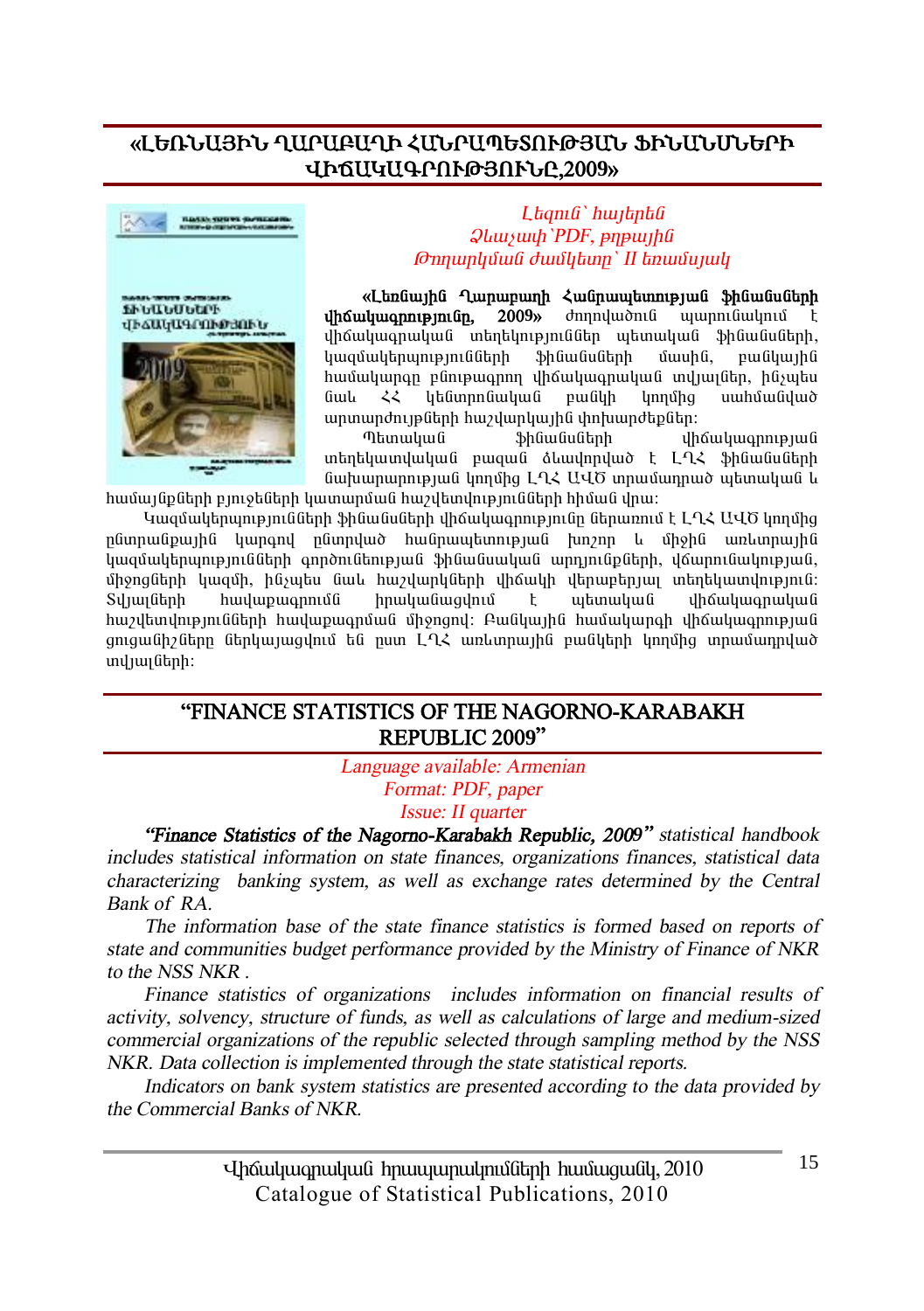### **§ÈºèÜ²ÚÆÜ Ô²ð²´²ÔÆ вÜð²äºîàôÂÚ²Ü Ð²Ø²Ê²èÜ ܺðøÆÜ ²ð¸ÚàôÜøÀ, 2009¦**



#### L*bamû` hwibnbû*  $Q$ *lauswah PDF*, pnpwiha *<i><u><del>*</u> $\theta$ mnunluiuli *duullum' II knuuluulu*</u></del>

«Ltngunha Qunununh **Lughung**tunn **huutuluung Gtpphg upppngpp, 2009**, qhoutuqpuquu dnnndwðni hw Gnhuw Gni t Langwiha Qunwnwnh Zwūnwytunnymuni hwuwtuwnu utphu wpninuph unnunnnnpuul, nun inlintunipuuli omintan կառուզվածքի և եռամսյակային hամամասնությունների danupan juli umula ung pangudi dan bilang pandar.

 $\sigma$ mnulwònia nananlinia t intintinipinia t hwuwhwung ներթին արդյունթի արտադրության ծավայների, կառուցվածթի, աճի տեմպի, ձևավորման աղբյուրների վերաբերյալ։

d mpuluonu quunpuunununu t LL< UUO yunniquuopuiha ստորաբաժանումների վիճակագրական տեղեկատվության, ինչպես նաև  $i$ մմաեսավարող սուբյեկտներից, այլ կազմակերպություններից, պետական, տեղական ինթնակառավարման մարմիններից և բնակչությունից ստացված ïíÛ³ÉÝ»ñÇ ÑÇÙ³Ý íñ³ª íÇ׳ϳ·ñ³Ï³Ý ѳßí»ïíáõÃÛáõÝÝ»ñÇ ѳí³ù³·ñÙ³Ý ¨ u32uyùwG, nGunnwGpwihG htunwgnunnipiniGGtnh wGgluyquwG, «snhunwnlyynn in Guntum pjulov in uhu zyuphan hang in dhawung manang na nanyin data n ÙÇçáóáí:

#### **§GROSS DOMESTIC PRODUCT**  OF THE NAGORNO-KARABAKH REPUBLIC, 2009»

*Language available: Armenian Format: PDF, paper Issue: II quarter* 

*§Gross Domestic Product of Nagorno-Karabakh Republic, 2009¦ statistical handbook is the most complete publication on the System of Gross Domestic Product of Nagorno-Karabakh Republic, according to the structure of economical branches and the quarterly models and indicators related to the System.* 

*The handbook covers information on the Gross Domestic Product output volumes, structure, growth rate, formation sources.* 

*The handbook is prepared based on the statistical information from the NSS NKR divisions, as well as data received from economic units, other organizations, state, local self-government bodies and population, through the collection and processing of statistical reports, sample surveys, imputation of 'non-observed economy' and other statistical observations.*

> Uhauluugnuluua hnuuununulmuath huuuquall, 2010 Catalogue of Statistical Publications, 2010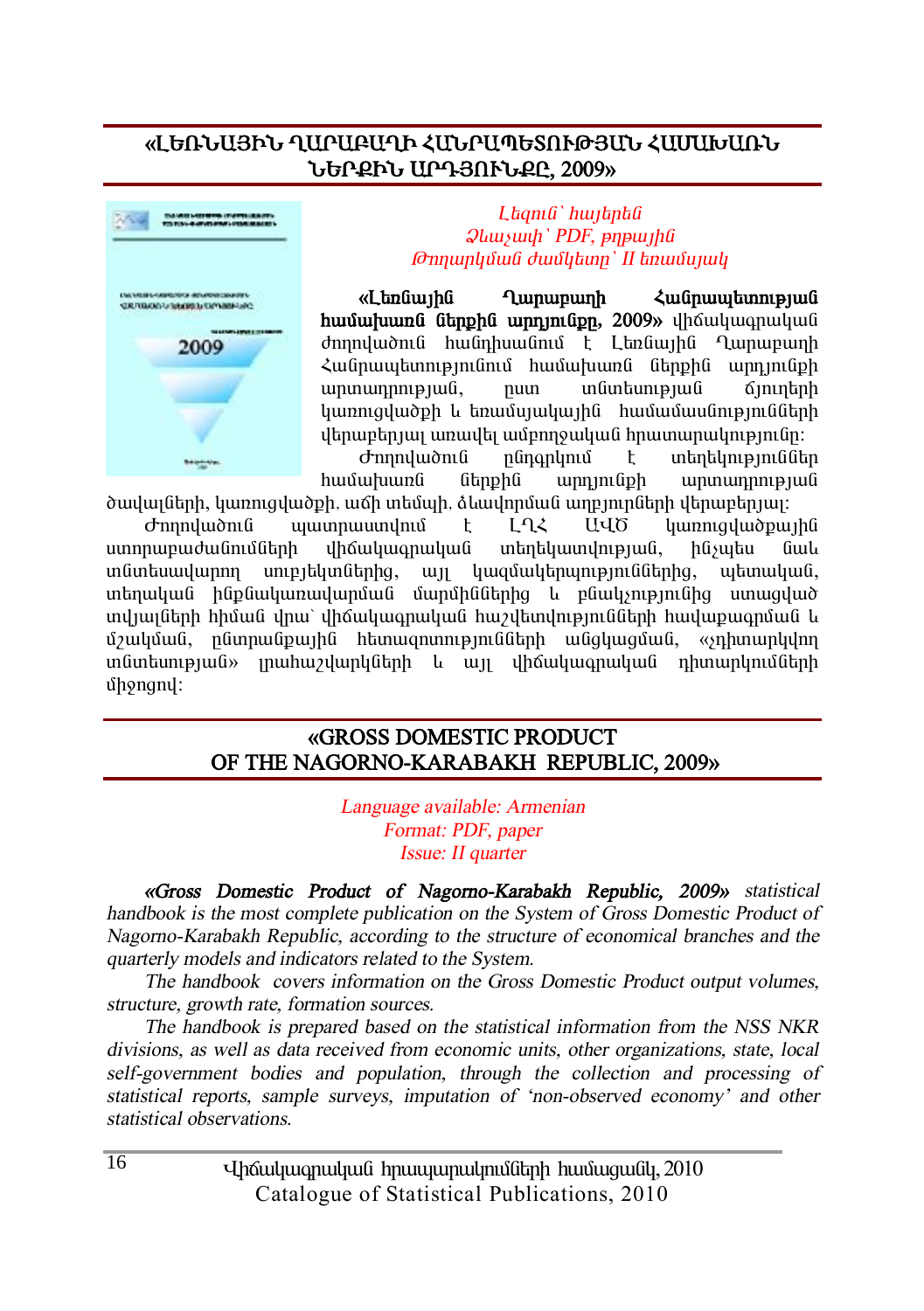# «ԼԵՌՆԱՅԻՆ ՂԱՐԱԲԱՂԻ ՀՄՆՐԱՊԵՏՈՒԹՅՄՆ ԱՐԴՅՈՒՆԱԲԵՐՈՒԹՅՈՒՆԸ, 2009»



Ltanı G'huntanta **Qlauyuuh** PDF, pnpunha **Թողարկման ժամկետը` II եռամսյակ** 

 $q$ unununh «I bolimhli  $\lambda$ unfinunuhinni puufi unnum Guntinnipun Gn, 2009» unduuqnuluud dunnuludnid թովանուսնում  $un$  in the internal in  $\ddot{\rm a}$  $2009<sub>B</sub>$ . F hwūnwwtmnnpnua  $unin$ նաբերության մասին. munun utah dinang terbah di menjadi membah menjadi menjadi menjadi menjadi menjadi menjadi menjadi menjadi men կտովածքով, ինչը հնարավորություն է տալիս դիտարկել որանց դինամիկան:

Ժողովածուի մեջ արդյունաբերությունը բնութագրող վիճակագրական ցուցանիշները ներկայացված են ըստ

տնտեսական գործունեության տեսակների, տնտեսության առանձին ճյուղերի և 2n9w Gw1hG pw2hulwomp1wG:

Ժողովածուն կազմվել է հավաքագրված վիճակագրական հաշվետվությունների և իրականացված դիտարկումների տվյայների հիման վրա։

# "INDUSTRY OF THE NAGORNO-KARABAKH REPUBLIC, 2009"

Language available: Armenian Format: PDF, paper Issue: II quarter

"Industry of the Nagorno-Karabakh Republic, 2009" statistical handbook included data concerning Republic industry of 2009 large part of which was presented with an interval of five years, that gave the possibility to watch its dynamics.

Statistical indices characterising the industry in handbook presented by economic activities, kinds of special branches of economic and by regional distributions.

The handbook was made on the basis of the collected statistical reports and the carried out monitorings.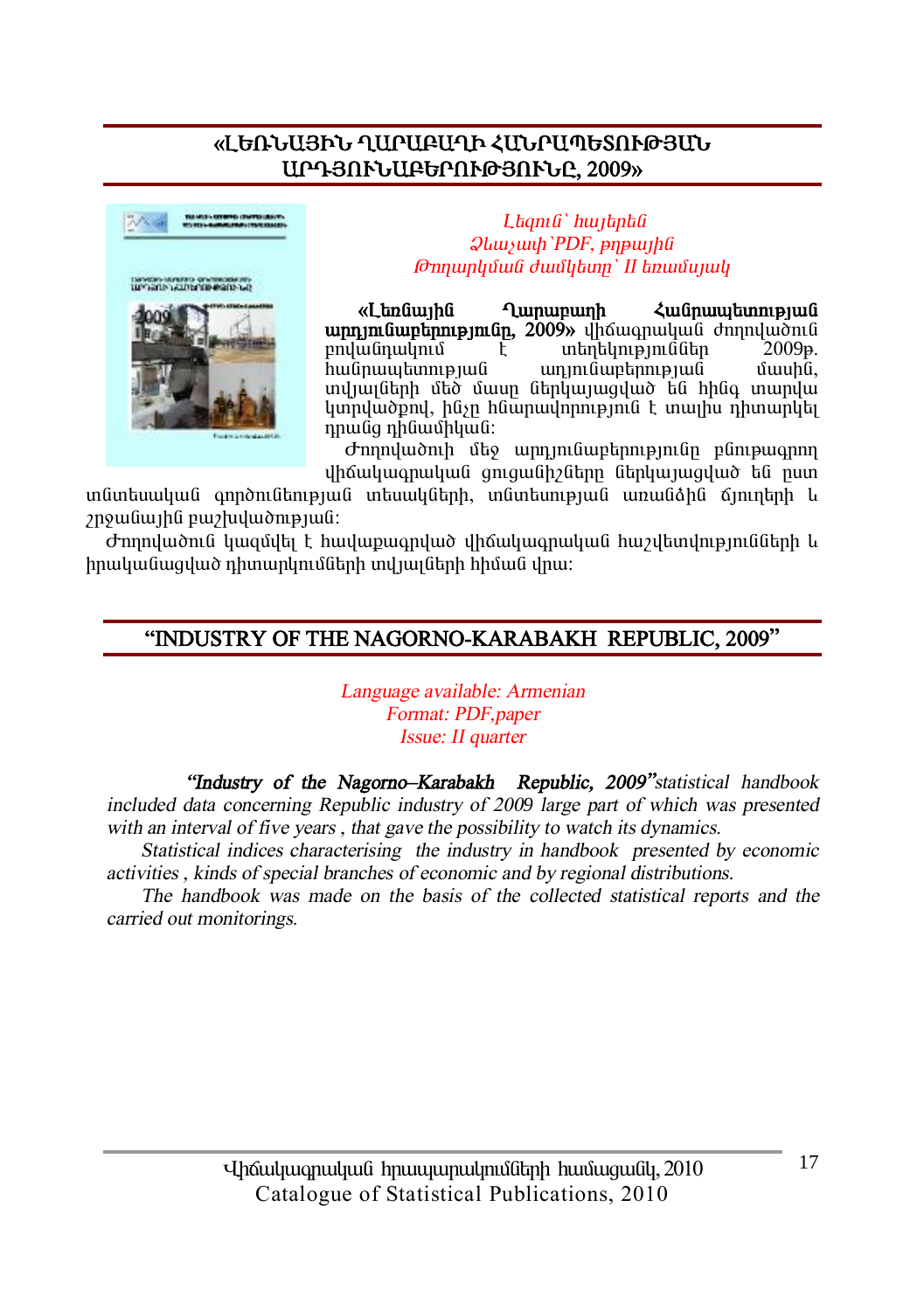# «ԼԵՌՆԱՅԻՆ ՂԱՐԱԲԱՂԻ ՀՄՆՐԱՊԵՏՈՒԹՅԱՆ **¶ÚàôÔ²îÜîºêàôÂÚàôÜÀ, 2009¦**



 $L$ *bamû` hwibnbû*  $Q$ *luusuuh PDF*, *pnpwyhû <i><u><del>Onnunluu Guullaun' II*</u> *knuu uu quu*</u></del>

«Landiuiha Quinuipuinh Zuidnuiyaanipiud **aininuunguhtunipinign.** 2009» dhaquuqnuuquuq dnnnywont pnyw inwyntu t hw inwytunny w i  $q$ յուղատնտեսության ոյորտում առկա իրավիճակը և qwnqwqnuutitah uhunuutitaha ampunwqnin unubuununumuli:

 ÄáÕáí³ÍáõÝ íÇ׳ϳ·ñ³Ï³Ý ï»Õ»Ï³ïíáõÃÛáõÝ ¿ ներկայացնում Lեռնային Ղարաբաղի Հանրապետության բոյոր կարգի տնտեսությունների

qınınuun ümbuulu ü üzulyupnı julapha qu üpununun ön pin ülindiğinde ölündür. <u>hամախառն բերքի և միջին բերքատվության, անասունների գլխաքանակի, </u> անասնապահական մթերթների արտադրության, գյուղատնտեսական տեխնիկայի unyunnpul, nnulg uunphlinpul duyunnuyh duuhli:

Ժողովածուն կազմվել է հանրապետության համայնքների և ajninuunGintuuljuiG uninunninipjuudp qetundini unkunniujhG կազմակերպությունների կողմից ներկայացված վիճակագրական hաշվետվությունների տվյայների հիման վրա։

# **"AGRICULTURE OF THE NAGORNO – KARABAKH REPUBLIC, 2009"**

*Language available: Armenian Format: PDF,paper Issue: II quarter*

 *"Agriculture of the Nagorno – Karabakh Republic, 2009" statistical handbook includes data concerning Republic agriculture, which reflectes currect situation and different developments in this sphere .* 

 *Handbook represented all kinds of economy of NKR , agricultural places for plant growing fields under crops, gross harvest and average productivity, <sup>a</sup> cattle livestock, fodder fields, availability of agricultural machinery and their good working order.* 

 *Handbook was made on the basis of collected statistical reports of communities of Republic and commercial organizations engaged in agricultural production.*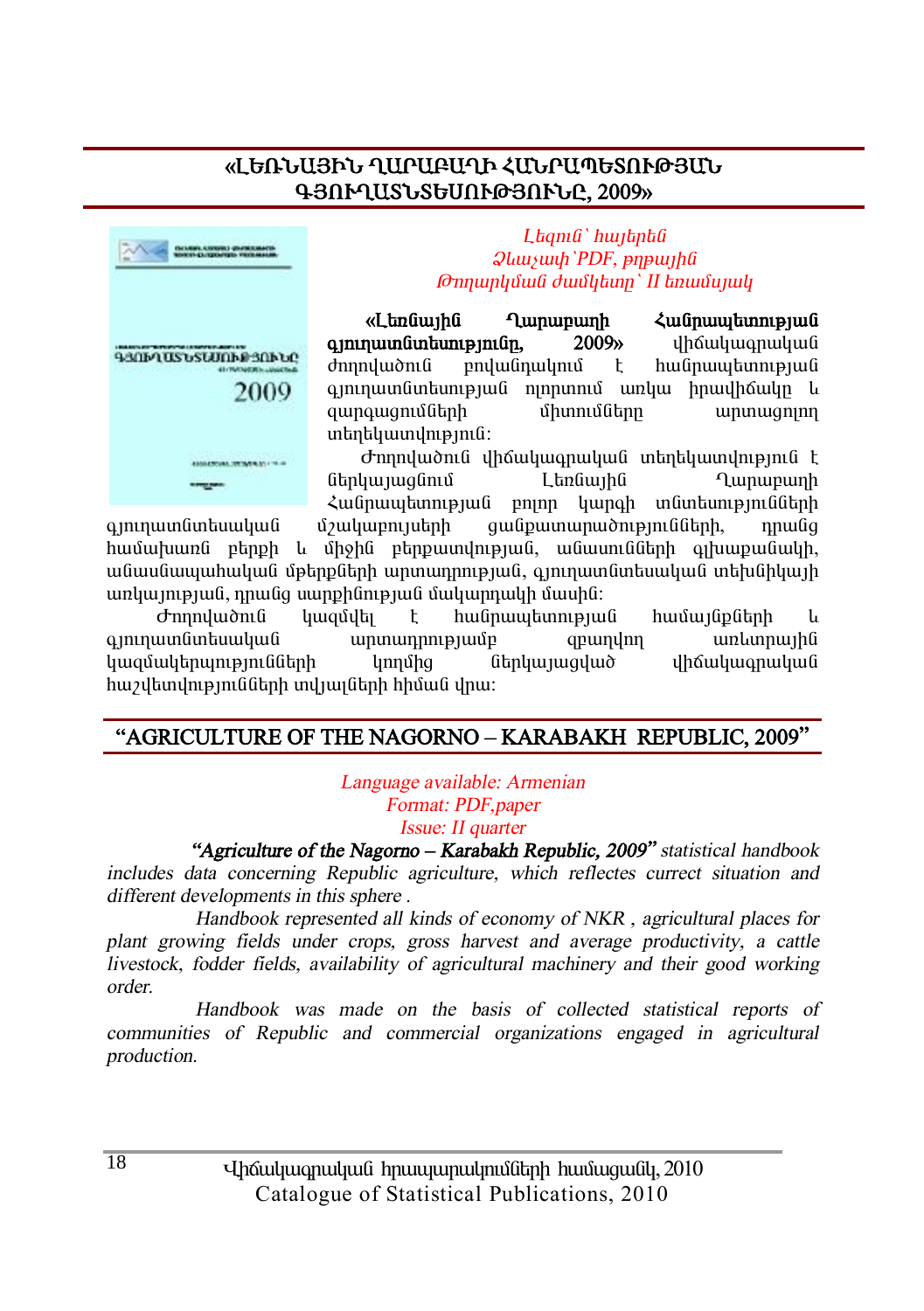# «ԼԵՌՆԱՅԻՆ ՂԱՐԱԲԱՂԻ ՀՄՆՐԱՊԵՏՈՒԹՅՄՆ ՇԻՆԱՐԱՐՈՒԹՅՈՒՆԸ, 2009»



Ltanı G'huntanti **Qluuyuuh** PDF, pnpuuhli Թոոաոկման ժամկետը` II եռամսյակ

«Ltmuunhu **Quinupuinh** humunmpmun, 2009» վիճակագրական ժողովածուն բովանդակում է տվյայներ հանրապետությունում ըստ .<br>.<br>.<br>.<br>.<br>.<br>. hnuluuluuqulud unnungtuh շինարարության dwywigth, հիմնական միջոցների anndunluuua. *rhüünümwdwihü* w/huunwuputnh ծավայների և բնակելի շենքերի, սոցիայ-մշակութային նշանակության օբյեկտների գործարկման, ինչպես նաև hhywunwyylwd qniqwGhyGtph' nun qnnðni utnipjui

տեսակների, ըստ շրջանային բաշխվածության բնութագրի վերաբերյալ։ Ժողովածուն կազմվել է հավաքագրված վիճակագրական հաշվետվությունների և իրականացված դիտարկումների տվյայների հիման վրա։

# "CONSTRUCTION OF THE NAGORNO - KARABAKH REPUBLIC, 2009"

Language available: Armenian Format: PDF, paper Issue: II quarter

"Construction of the Nagorno-Karabakh Republic, 2009" statistical handbook included data concerning Republic construction composed of financial resourses and carried out construction dimensions, by basic means of operation, sizes of constractiveworks and dwelling houses, level of socio-cultural building importance and erecting above-mentioned indices by types of operation, according to characterization of regional *contributions* 

The handbook was made on the basis of the collected statistical reports and the carried out monitorings.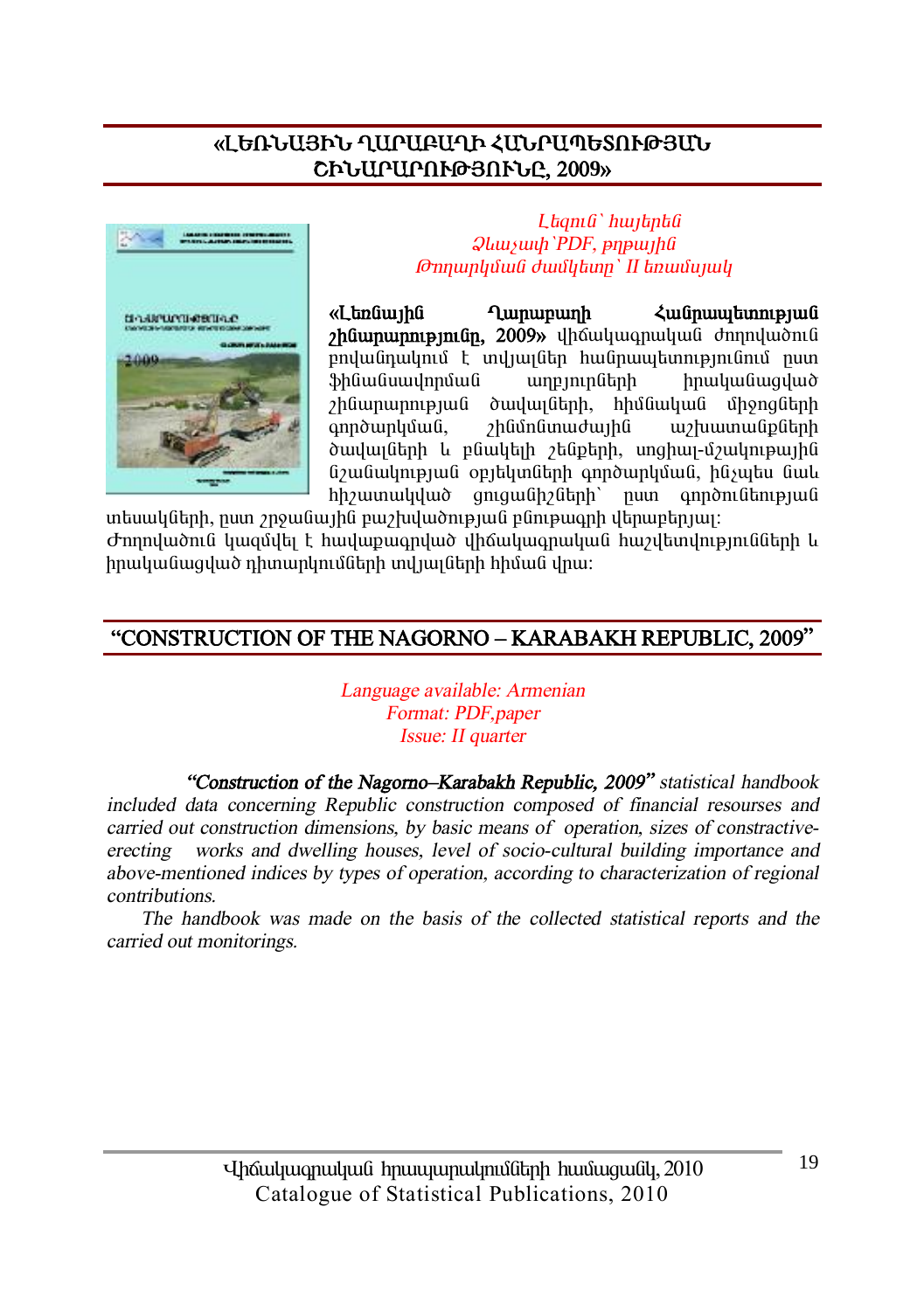#### **§¶ÜºðÀ ºì ¶ÜºðÆ ÆÜ¸ºøêܺðÀ ȺèÜ²ÚÆÜ Ô²ð²´²ÔÆ вÜð²äºîàôÂÚàôÜàôØ, 2005-2009¦**



 $L$ *bamû` hwibnbû*  $Q$ *lauswh*'PDF, *pnpwtha @nnunluvuti duutlunn' II bnuutunuli* 

**§¶Ý»ñÁ ¨ ·Ý»ñÇ ÇÝ¹»ùëÝ»ñÁ È»éݳÛÇÝ Ô³ñ³µ³ÕÇ**  *<u>Հանոաաետությունում. 2005-2009» ժողովածուն*</u> www.muliand t yhowyw.gnwywa wahaynyalaan in Guntun in ina iañ iañ iañ iar iar an iar an iar an duaidh an iad an thüntipuütinh ytinuptingun:

Unwüðhü gnigwühzütinh aðni ywinwnylti tú úwl միջազգային համադրումներ և համեմատություններ։

Stintyuunun pinun ütinyuunun tahar kutuman kutu hանրապետության, այնպես էլ ըստ ԼՂՀ առանձին  $p$ i $p$ u $\hat{a}$ ianh (nhuunlulnn p $\hat{a}$ luluuluunlunh), in Guntun pu Gol un mehman huun dubah ku un mehman ku mengu di dun di dun di mengu di dununnpinia intuuluutah:

Sվյայները հաշվարկվել են արդի մեթոդաբանության սկզբունքներին hամաասատասխան, ինչը hնարավորություն է ընձեռում դրանք համադրել այլ tınynütinh hwu wu du qonqwu helin http:

Գների դիտարկման և գների ինդեթսների իաշվարկման մեթրուսբյանական ujungwewüntüğtinn ütinli maaltı ti umuli öhü humdurdiri

#### **"PRICES AND PRICE INDEXES IN THE NAGORNO-KARABAKH REPUBLIC, 2005-2009"**

*Language available: Armenian Format: PDF,paper Issue: II quarter*

*"Prices and Price Indexes in the Nagorno-Karabakh Republic, 2005-2009" statistical handbook covered information on prices and price indexes of different spheres of economy.* 

*International comparisons were also done on separate indicators.* 

*The information presented by the Nagorno-Karabakh Republic, as well as by NKR separate regions (observed settlements), different sectors of economy, commodity groups and goods-service types.* 

*The data was calculated according to the principles of modern methodology that enables to compare them with similar indicators of other countries.* 

*Separate chapter presented methodological explanatory notes on observation of prices and calculation of price indexes.* 

> Uhauluugnuluua hnuuununulmuath huuuquall, 2010 Catalogue of Statistical Publications, 2010

 $\overline{20}$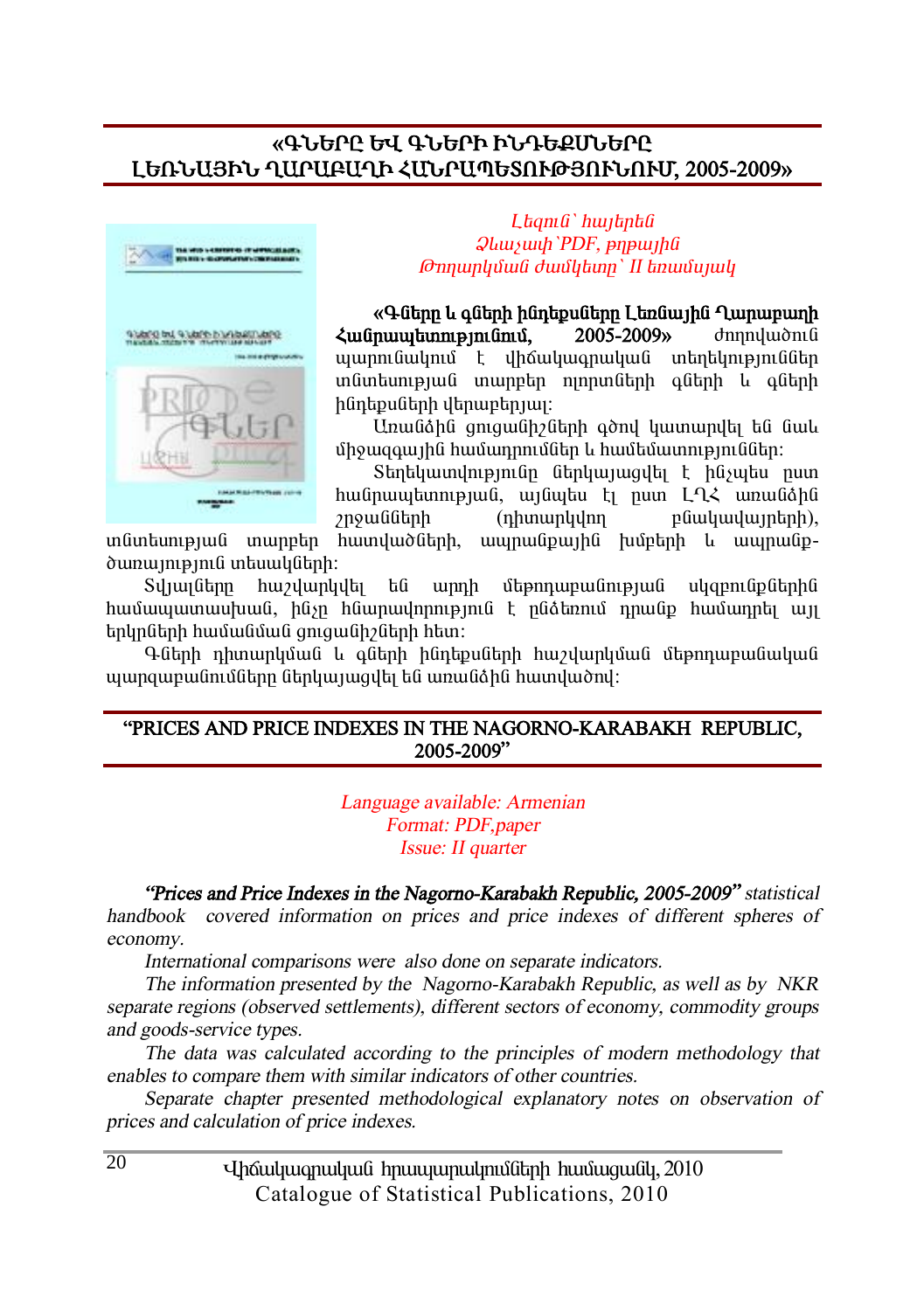#### «ԼԵՌՆԱՅԻՆ ՂԱՐԱԲԱՂԻ ՀԱՆՐԱՊԵՏՈՒԹՅԱՆ **UPSURFL ULGUSNFPL, 2009»**

**Artist** TRANSFERENCE OF CONTRACTOR 1500-2020, AMARISON, 215-ADM-6-509-5-000-UPSURD, UAbdSAFPP 2009 ------------------------------**Alegnonia** 

# ${\bf (nuuu\nu pqu\nu qu62-fi\rho}$ <br> **E**

#### L*tamû`hwitptû*  $Q$ *lauswah PDF*, *pnpwtha <i><u></u>∂mnunlıմwն ∂wմկետը` II եռամսյակ*

«Ltnaunha Qunununh **Zuanuuntunn unuuphü ununnin, 2009**» dhouduuqnuud  $d$ nnnlu $\delta$ nı $\theta$  www.musulmus  $\epsilon$  hw $\theta$ nww.tunnup 2009 pululuu Gh ununuph Gunlunnh uthuuptinuu untabula in Gütinn:

U16 plingpynu t wpww.hwlidwli ներմուծման ծավայները (բնաիրային և արժեքային  $unin$ unnunnunnun $unii$ <sup>o</sup>nun  $ununit$ ðwð ywanuu l úlywnwanuu übnnw huyfun

hամակարգի 2-նիշ մակարդակի, ըստ առանձին երկրների, ամփոփ՝ ըստ ԱՊՀ երկըների, արտաքին աշխարհի և այլ երկըների, արտահանման ու ներմուծման ծավայների դինամիկան՝ ըստ գործընկեր երկըների և կառուցվածքի, ըստ hw Gnuu u tunn pu G, 2 po w Guth!

#### **"FOREIGN TRADE OF THE NAGORNO-KARABAKH REPUBLIC, 2009"**

*(at 2- digit level)* 

*Language available: Armenian Format: PDF,paper Issue: II quarter*

*"Foreign Trade of the Nagorno-Karabakh Republic, 2009" statistical handbook covered data on foreign trade of the Republic for 2009.* 

*The handbook included export and import volumes (in kind and value) in accordance with the two-digit level of commodity coding and description, by separate countries, in summary form- by CIS countries, the rest world and other countries, export and import volumes dynamics by partner countries and by export and import structure according to the regions of the Republic.*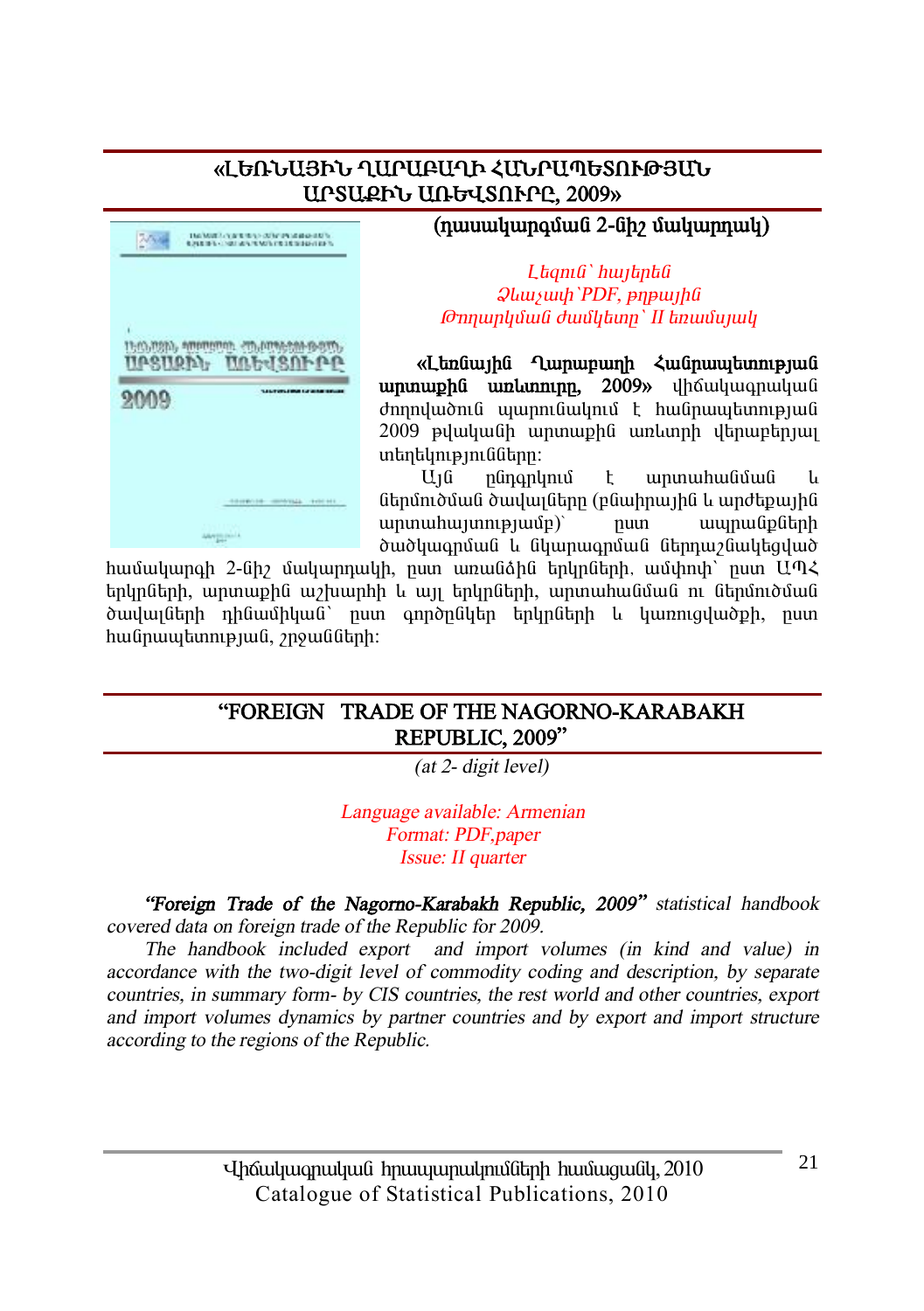#### « ԼԵՌՆԱՅԻՆ ՂԱԲԱՔԱՂԻ ՀՄՆԲԱՊԵՏՈՒԹՅԱՆ *<u>UGUPUSPy ZUCJUGGPDPP.</u>*



 $L$ *banı G`hwibnbû*  $Q$ *luuywyh PDF*, *pnpwyhfi @nyupyûwû dwûytap' II tanwûywy* 

«Լեռնային Ղարաբաղի Հանրապետության *i***lounuiha huziltuzhon, 2009**» ilhouluuq huluu dnnnyudnia atnunnia t LLX younuiha huzytyzh hhu Guyu Gungwah bhu 2009 p.:

гÝñ³å»ïáõÃÛ³Ý í׳ñ³ÛÇÝ ѳßí»ÏßÇéÇ  $u$ <sub>t</sub> uting the distribution of  $\mu$  and  $\mu$  and  $\mu$  and  $\mu$  and  $\mu$  and  $\mu$  and  $\mu$  and  $\mu$  and  $\mu$  and  $\mu$  and  $\mu$  and  $\mu$  and  $\mu$  and  $\mu$  and  $\mu$  and  $\mu$  and  $\mu$  and  $\mu$  and  $\mu$  and  $\mu$  and  $\mu$  and pywywGGtph yundwornd:

Վճարային հաշվեկշիռն իրենից ներկայացնում է yho uluqnuquu huzultuqnuqnuq, huzultuqnuq qho qorning qho qorning qho qorning qho qorning qho qorning qho qorni hամակարգված տեսքով արտագոյվում են ամփոփ

ing mang bin bir birinin başkı bir birinin birinin bir birinin birinin birinin birinin birinin birinin bir bir ůhowgawihû luyquultanynyennGGtah htun LA2 wnunwphG inGintawywG  $qn$ λωπίδη εξαπολείδα τη θεσπαιρία της προϊόνησης της εξαπολείδα της προϊόνησης της προϊόνησης της προϊόνησης τ

Sûmbuwywű pünyeh annownünyennüübnn, nnnüp ywnwyynu tú LOL  $n$ եցիոենտների և L $\Omega$ Հ ոչ ռեցիոենտների միջև, իրականացվում են ապոանքների և ð ununn pmli linn, bluunnu að heynni bluunni þróður þóður þróður þróður þróður í þr տեսթով, ինչպես նաև գործառնություններ, որոնթ կապված են ֆինանսական ujuhu Golitnh l wunun wunning in Glitnh hay:

#### **"BALANCE OF PAYMENTS OF THE NAGORNO-KARABAKH REPUBLIC, 2009"**

*Language available: Armenian Format: PDF,paper Issue: II quarter* 

*"Balance of Payments of the Republic of Nagorno-Karabakh, 2009" statistical handbook covered the main indicators of balance of payment for 2009.* 

*The analysis of the balance of payment are presented by breakdown for 2002-2009. Balance of payment is <sup>a</sup> statistical report, in which the overall data concerning the foreign economic operations of NKR with the other countries and international organizations are represented in systematic form for reporting period (quarter, year).* 

*The economic operations between the residents and non-residents of NKR are implemented in the form of goods and services, income formation, current transfers, as well as operations related to the financial needs and liabilities.* 

> Uhauluugnuluua hnuuununulmuath huuuquall, 2010 Catalogue of Statistical Publications, 2010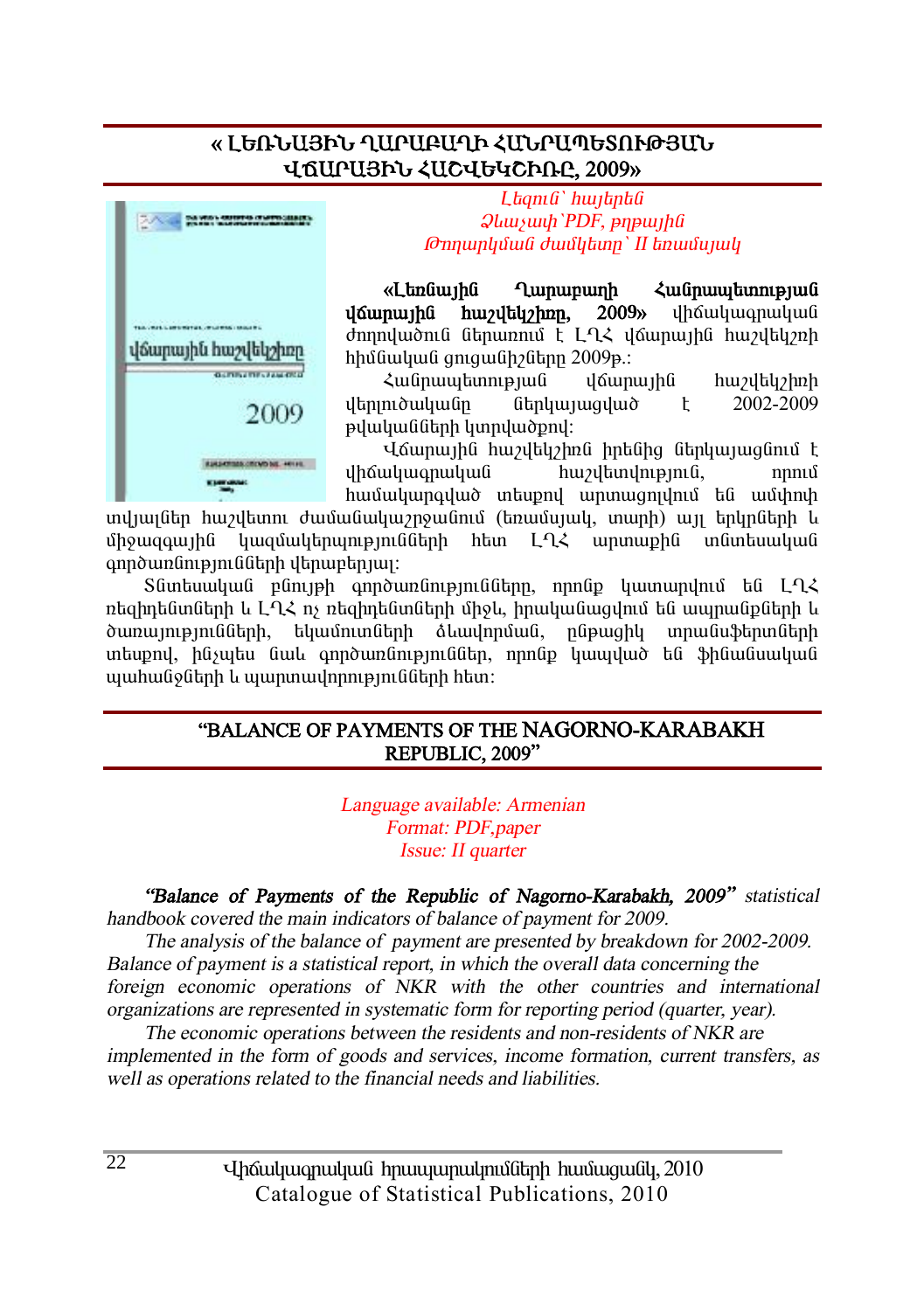# «ԼԵՌՆԱՅԻՆ ՂԱՐԱԲԱՂԻ ՀՄՆՐԱՊԵՏՈՒԹՅԱՆ ԺՈՂՈՎՐԴԱԳՐԱԿԱՆ ԺՈՂՈՎԱԾՈՒ, 2009»



Ltanı G'huntanta  $Q$ *luusuuli* PDF,  $p$ n $p$ *uulifu* Թողարկման ժամկետը` hnւնիս

«Ltmuunhu **Tunupunh** *<u><b>Հանոաաետության</u>* ժողովածուն նախատեսված է սպառողների լայն շրջանի  $ununuannu$ hudnumbunnenud huuun  $\mathbf{u}$  $\mathsf{F}$ ժողովրդագրական արդի վիճակը բնութագրող ամփոփ տվյայների դինամիկան:

Ժողովածուն պարունակում է ԼՂՀ բնակչության թվաթանակի փոփոխությունը բնութագրող հիմնական նաև երկրի ժողովրդագրական իրավիճակի ամփոփ gnigwühzütinn, hüsultu նկարագիրը 2009թ՝ նախորդ տարիների համեմատության մեջ:

Unwüähü բաժիններով *f*tpluymqlud են բնակչության pylupuu Gulp, utmuunun hpuu hu luunnuq uud ph, բնակչության բնական 2 undh, *u*hanwahnu տեղաշարժերի, մահացության և ծնելիության, ԼՂՀ շրջանների համայնքների և բնակավայրերի թվի և շրջաններում բնակչության թվաթանակի, ամուսնության և ամուսնալուծության վերաբերյալ տվյալները։

#### "THE DEMOGRAPHIC HANDBOOK OF NAGORNO-KARABAKH REPUBLIC, 2009"

Language available: Armenian Format: PDF, paper

Issue: June

"Demographic handbook of Nagorno-Karabakh Republic, 2009" statistical handbook is forseen for the wide circle of users and reflects dynamics of summary data characterising demographic situation of the Republic.

Handbook includes the main indicators characterizing changes in the population number of Nagorno-Karabakh Republic, as well as summary outline of demographic situation for 2009 compared with the previous years.

Information on population number, age and sex structure, natality migration, deaths and births, number of NKR regions, communities and settlements, distribution of the number of population, marriages and divorces by regions presented in separate chapters.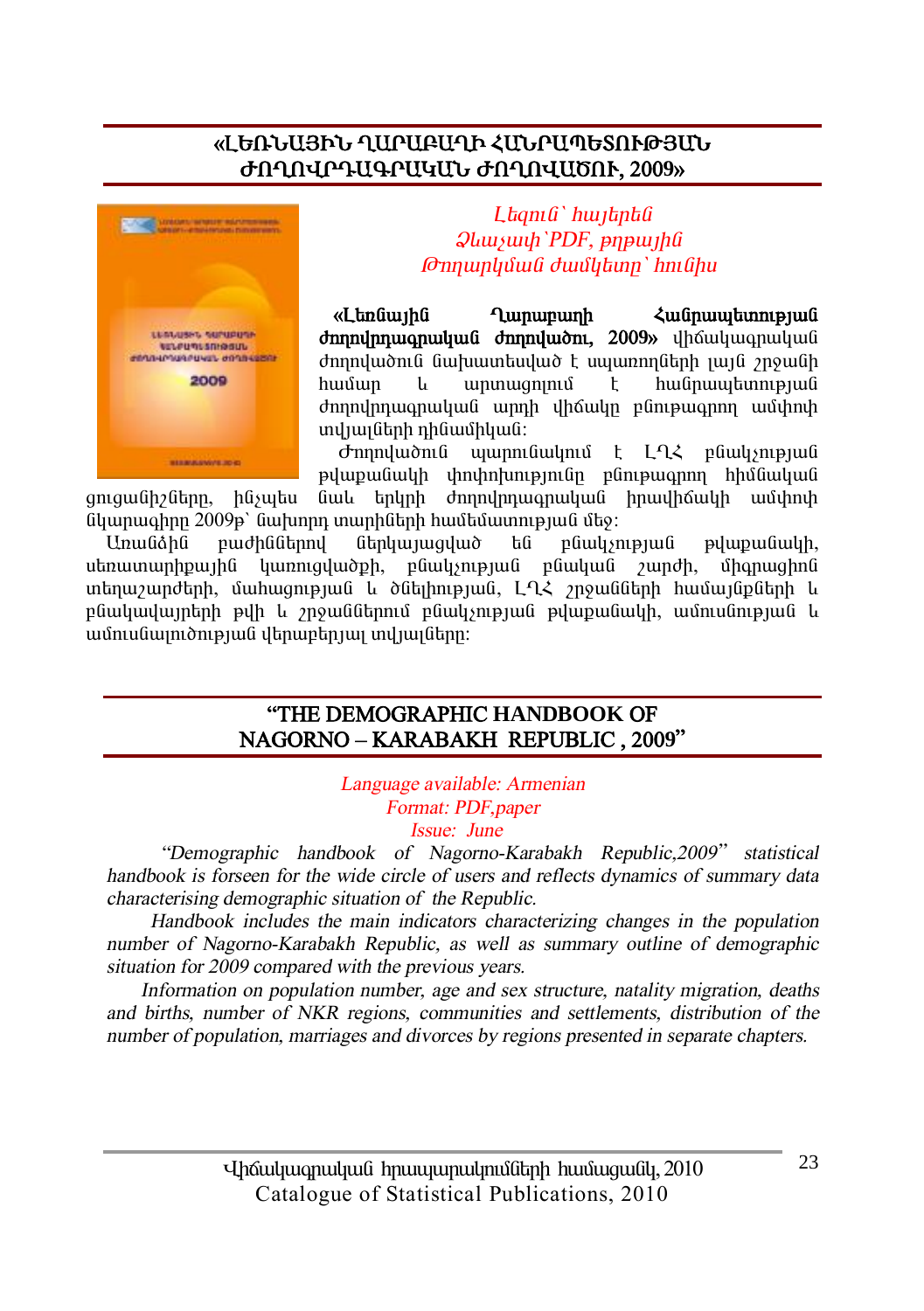### «ԼԵՌՆԱՅԻՆ ՂԱՐԱԲԱՂԻ ՀՄՆՐԱՊԵՏՈՒԹՅՄՆ UNSPULUYULT UPAUYP. 2009»



Ltanı G'hwitntü  $Q$ *luusuu* $h$  PDF,  $p$ n $p$ *u* $h$ *fi* Թողարկման ժամկետը` hnւնիս

«Ltmuunhu **Lunununh** *<u><b>Հանոաաետության</u>* unahwuuluu G dhówun. 2009<sub>b</sub> dhowluuqnwluu dnnnyundin fi  $\lim$ huuntulu $\delta$   $\uparrow$  uununnn $\lim$ h uung շրջանի համար և արտացոյում է հանրապետության սոցիալական արդի վիճակը բնութագրող ամփոփ տվյայների դինամիկան:

աարունակում t untintum pini Gütin *d*mnyudnıl unghunuluu nnnun unnnowwuhnipuu luppnipuu l

իրավական համակարգի, մշակույթի, սպորտի, հրատարակչական գործունեության, գրադարանային ֆոնդի օգտագործման և այլ ոլորտների վերաբերյալ։

Ժողովածուն հագեցած է վիճակագրական աղյուսակներով, գծապատկերներով, հիմնական բաժինների վերջում զետեղված են դինամիկ շարքերով հավելվածներ։

#### "SOCIAL SITUATION OF THE NAGORNO-KARABAKH REPUBLIC FOR 2009"

Language available: Armenian Format: PDF, paper Issue: June

"Social Situation of the Nagorno – Karabakh Republic for 2009" statistical handbook is forseen to wide circle of users and reflects dynamics of summary data characterising social situation of the Republic.

Handbook composed information on social sphere: public health, education, legal system, culture, sport, publishing activity, use of library stock and other spheres.

The handbook included statistical tables, graphs, each section covered annexes with time series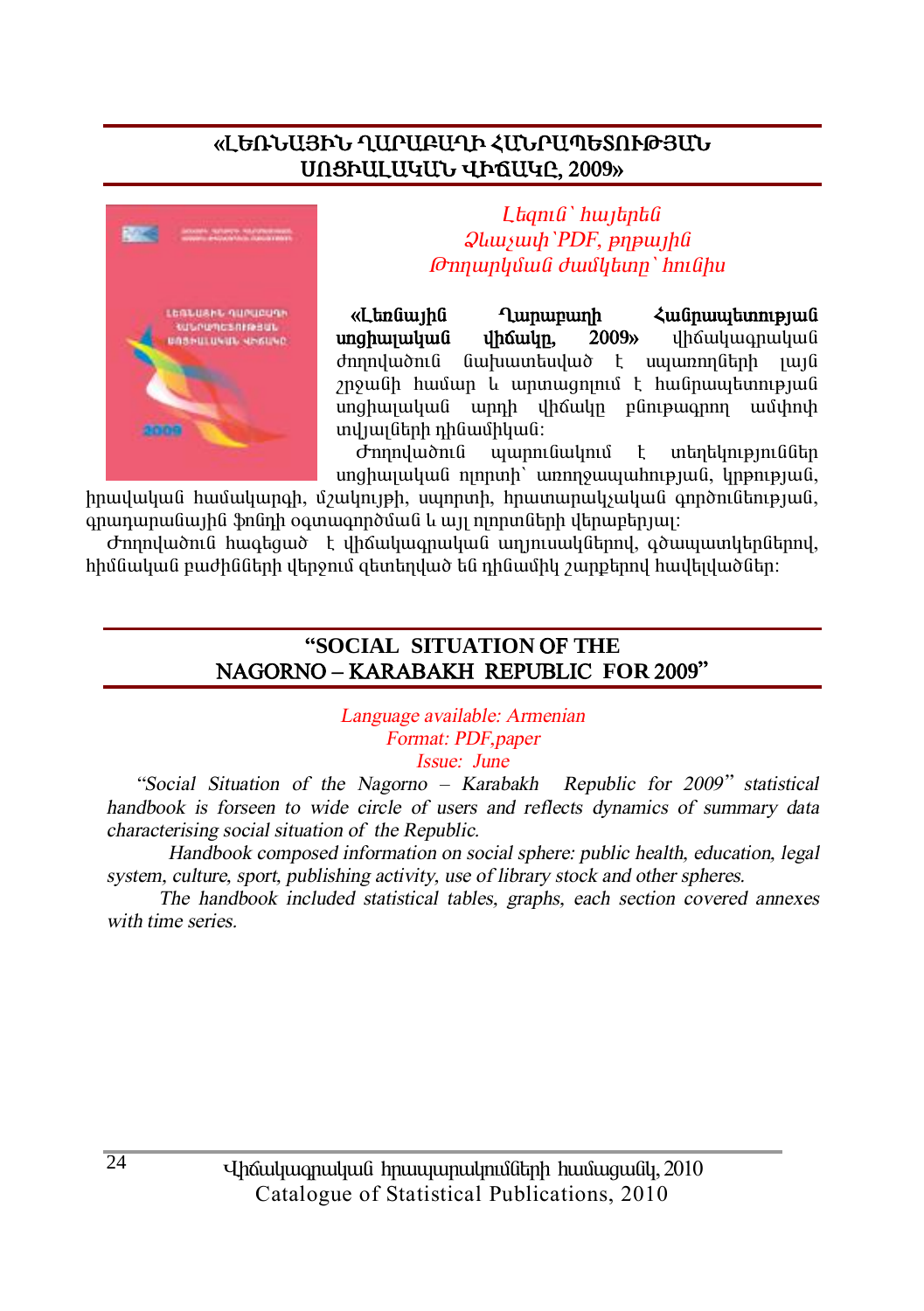# Statulsullulli 2tunt38

# **INFORMATIONAL REPORTS**

#### «ԼԵՌՆԱՅԻՆ ՂԱՐԱԲԱՂԻ ՀԱՆՐԱՊԵՏՈՒԹՅԱՆ UNSPUL-SLSGUUGULL UPQUGC» SGAGYUSYUYUN, GAUUTIBUYUBN, OGYANSS



Ltanıli` hwitintli, 2009p inuntiliyilin liwli nniytintli  $Q$ *luusuuli* PDF,  $p$ n $p$ *uuliu* **Թոոաոկման ժամկետը**՝ hwyllunn dunungungkan dunungkan di dunungkan di dunungkan di dunungkan di dunungkan di dunungkan di dunungkan di dunung<br>Kabupatèn di dunungkan di dunungkan di dunungkan di dunungkan di dunungkan di dunungkan di dunungkan di dunung

 $L_1$  + Let  $\alpha$  and the unique multiple in the unit of the unit of the Let  $L_1$  $U\Gamma$ «Լեռնային Ղարաբաղի Հանրապետության unghun-muntumunung dhowulm» տեղեկատվական եռամսյակային ցեկույցները կառուզվում են  $192$ dhowywannyuwa wamuyuwa hinphini 2010p. hni adunh 18-h phy 1-b nnn putuun huuun uunduud «2010 puuuuuun պետական **dhowluugnwywG** w/huumwuputnh onwonny» նախատեսված ճյուղային (գերատեսչական)

և տեղական (համայնքային) վիճակագրություն իրականացնող մարմինների, վիճակագրական այլ տեղեկություններ տրամադրողների կողմից նեկայացվող պետական վիճակագրական հաշվետվությունների (հարցաթերթերի, տեղեկագրերի այլն), հաշվարկների և ԼՂՀ ԱՎԾ կողմից դրանց ամփոփման, ինչպես նաև *u*/wuulnn gnigwGh2Gtnh. hnuluuGuuqlnn htunugnunnup müütnh, տեղեկատվահրատարակչական գործունեության արդյունքում (ժողովածուներ, տեղեկագրեր, մամուլի հաղորդագրություններ, վիճակագրական զեկույզներ) ամփոփված նյութերի հիման վրա:

1999թ. ապրիլից սկսած, ցեկույցների բովանդակությունը ներկայացվում է Undnyeh միջազգային հիմնադրամի (UUՀ) կողմից մշակված՝ «Տվյայների տարածման ընդհանուր համակարգի» հատվածներին համապատասխան:

Եռամսյակային ցեկույցներում րնդգրկվում են «Մեթոդաբանական այսոցաբանումներ», «Տերեկություններ LՂՀ և UՊՀ երկոների որը շուցանիշների  $d$ երաբերյայ» և «ԼՂՀ ԱՎԾ հրապարակումների ցանկը» հավելվածները։

«Լ-ՂՀ սոցիալ-տնտեսական վիճակը» տեղեկատվական եռամսյակային ցեկույցների հատվածներում առկա նախնական կամ հաշվարկային ցուցանիշները հաջորդ հրապարակումներում կարող են ենթարկվել ճշգրտման, պայմանավորված այն հանգամանքով, որ հաշվետու ժամանակահատվածը հնարավորություն չի սկզբնական տեղեկատվության արժանահավատությունն րնձեռում առավել  $\mu$ որությամբ ստուգելու, ինչի իրականացումը «Պետական վիճակագրության մասին» L-ՂՀ օրենթի 15-րդ հոդվածի (g) կետի դրույթներին համապատասխան, պահանջում է լրացուցիչ ժամանակ: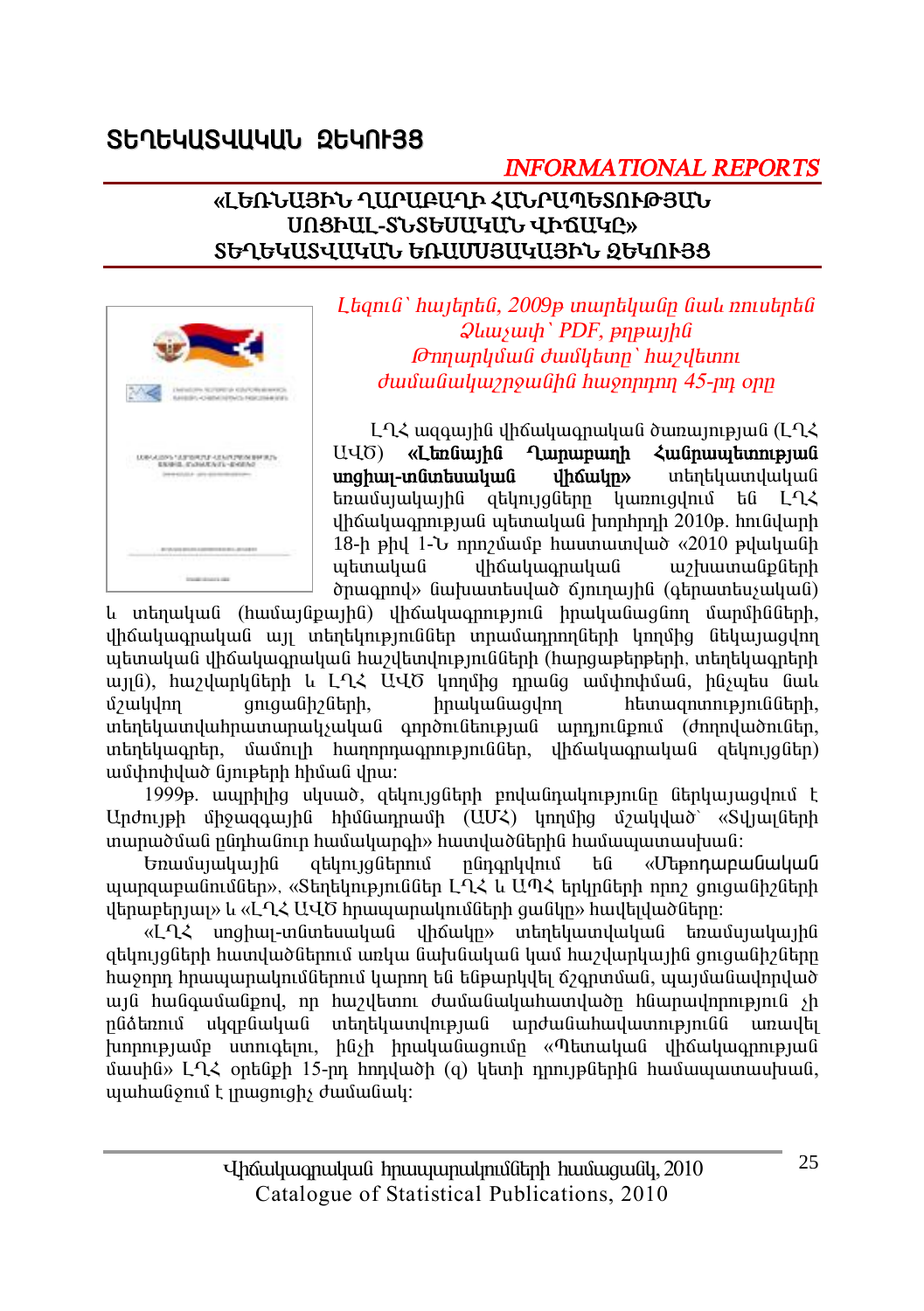#### "SOCIO-ECONOMIC SITUATION OF THE NAGORNO - KARABAKH REPUBLIC" INFORMATIONAL OUARTERLY REPORT

Language available: Armenian, 2009 the annual also in Russian Format: PDF, paper Issue: On 45th day after the reference period.

The "Socio-economic Situation of Nagorno-Karabakh Republic" quarterly informational reports of the National Statistical Service of the Nagorno-Karabakh Republic' (NSS of NKR) are built on the state statistical reports (questionnaires, bulletins, etc.) submitted by the branch (departmental) and local (community) statistical bodies, other statistical data suppliers, calculations and their summarizing by the NSS, as well as indicators processed, surveys carried out by NSS, materials (publications, bulletins, press releases, statistical reports) summarized as a result of informational and publishing activity, which are foreseen by the "Program of State Statistical Work for 2010" approved by the Resolution 1-N of the State Council on Statistics of the Nagorno-Karabakh Republic of 18 January 2010.

Since April 1999, the content of the reports is represented in compliance with the sectors of the International Monetary Fund's (IMF) "General Data Dissemination System" (GDDS).

Quarterly reports include Annexes "Methodological Explanatory Notes", "Some Indicators of the NKR and CIS Countries" and "Actual Publications List of NSS NKR "applications.

Preliminary or calculated indicators available in the Socio-economic Situation of the Nagorno-Karabakh Republic quarterly informational reports can be verified in the following releases, given by the fact that the reporting period doesn't allow to check reliability of initial data in more depth, which, according to the 15 the Article of the NKR LAW "On State Statistics", requires extra time.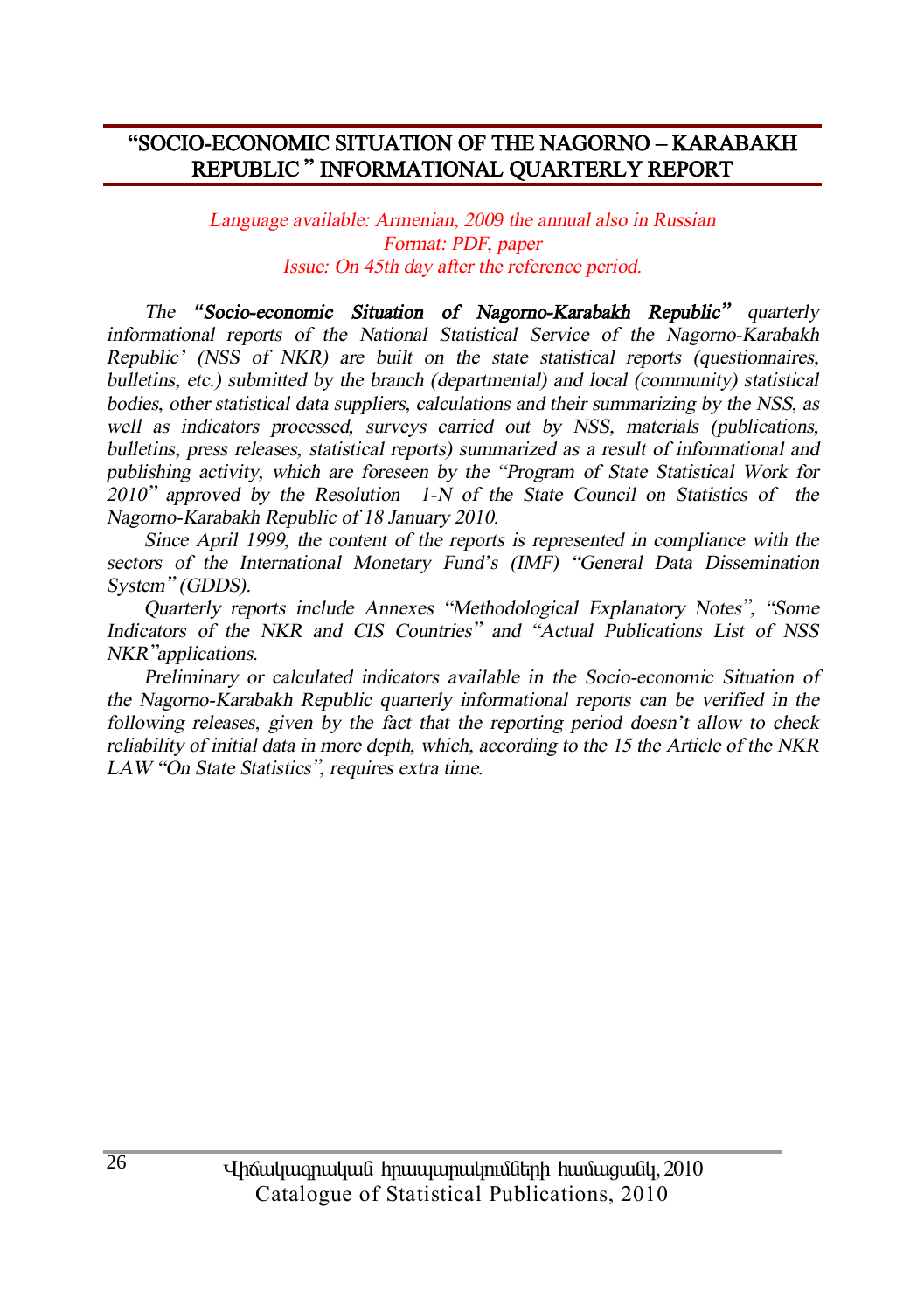# ՎԻճՍԿՍԳՐՍԿՍՆ ՋԵԿՈԷՅՑՆԵՐ

# **STATISTICAL REPORTS**

#### «ԲՆԱԿՉՈՒԹՅԱՆ ԿՈՂՄԻՑ ՀԱՑԻ (ՀԱՑԱԲՈՒԼԿԵՂԵՆԻ) ՄՊԱՌՄԱՆ ԸՆՏՐՄՆՔԱՅԻՆ ՀԵՏԱՁՈՏՈՒԹՅԱՆ ՁԵԿՈՒՅՑ»



L tanı G'huntant G. Alaysun bir bir bir bir bir Թողարկման ժամկետը` փետրվար

«Pliulusmonuli lınnına huigh(huiguinnighthaba) uyumuw ngunungiya hanyon na qaynigan վիճակագրական **l**uuauultu LN2 wqqwjhû t dunumpuu hwunwutunnipiwu lınnuna  $2010<sub>B</sub>$  $\mathfrak{u}$ unupunupn $\mathfrak{u}$   $\mathfrak{u}$  pninn  $\mathfrak{y}$ n pulitinnul 3928 unitupli **un Guntum population** wuduwaywo nfimmufipuuhfi htunwqnunnpuua wnniniapatnny:

Զեկույցում ներկայացված են տեղեկություններ phulynipjuh **l**innung hwgh(hwgwpnylthptGh) hwunwwtunnipjwu num 2n9wuGutnh, pliwywywintnh, dwywigth. hwgh նկատմամբ

պահանջի ըստ գնման և սեփական արտադրության միջոցով բավարարման բաշխվածության **u**  $\frac{1}{2}$ qniquilh<sub>2</sub>litinh վերաբերյայ։ Հետազոտությունը <u>հնարավորություն է ընձեռել գնահատելու հազի արտադրության ծավայների </u> dhowluuqnuuuu hwydandniginiathnul huuluupuu anduud qnıquı üh?h իրատեսությունը, ստանալ լրահաշվարկների համար անհրաժեշտ գործակիզներ։

Զեկույզը նախատեսված է սպառողների լայն շրջանի համար, կարող է օգտակար լինել բնագավառում քաղաքականություն մշակողների, գործարարների, ինչպես նաև ոլորտում ուսումնասիրություններ իրականացնողների համար։

#### «REPORT OF SAMPLE OBSERVATION OF BREAD (BREAD CEREALS) PRODUCTS CONSUMPTION BY THE POPULATION »

Language available: Armenian, Format: paper Issue: February

"Report of Sample Observation of Bread (Bread Cereals) Products Consumption by the Population" was processed by the National Statistical Service of the Nagorno-Karabakh Republic in 2010 realized in the capital and in all regions of the Republic, on the basis of results of sample observations spent in 3928 housekeeping families.

In the report are presented data on bread (bakery) products consumption by the population by the Republic regions, place of residence, volume, demand for bread, by means of the purchase and own manufacture, distribution of consumption and other indicators. Observation gave a possibility to estimate the real picture received on the collected statistical reports, volume of manufacture of bread, and also to receive factors necessary for additional calculation.

Report is intended for the wide circle of users, can be useful in the sphere of politicians, enterpreneurs, as well as for persons, who carried out studies in this sphere.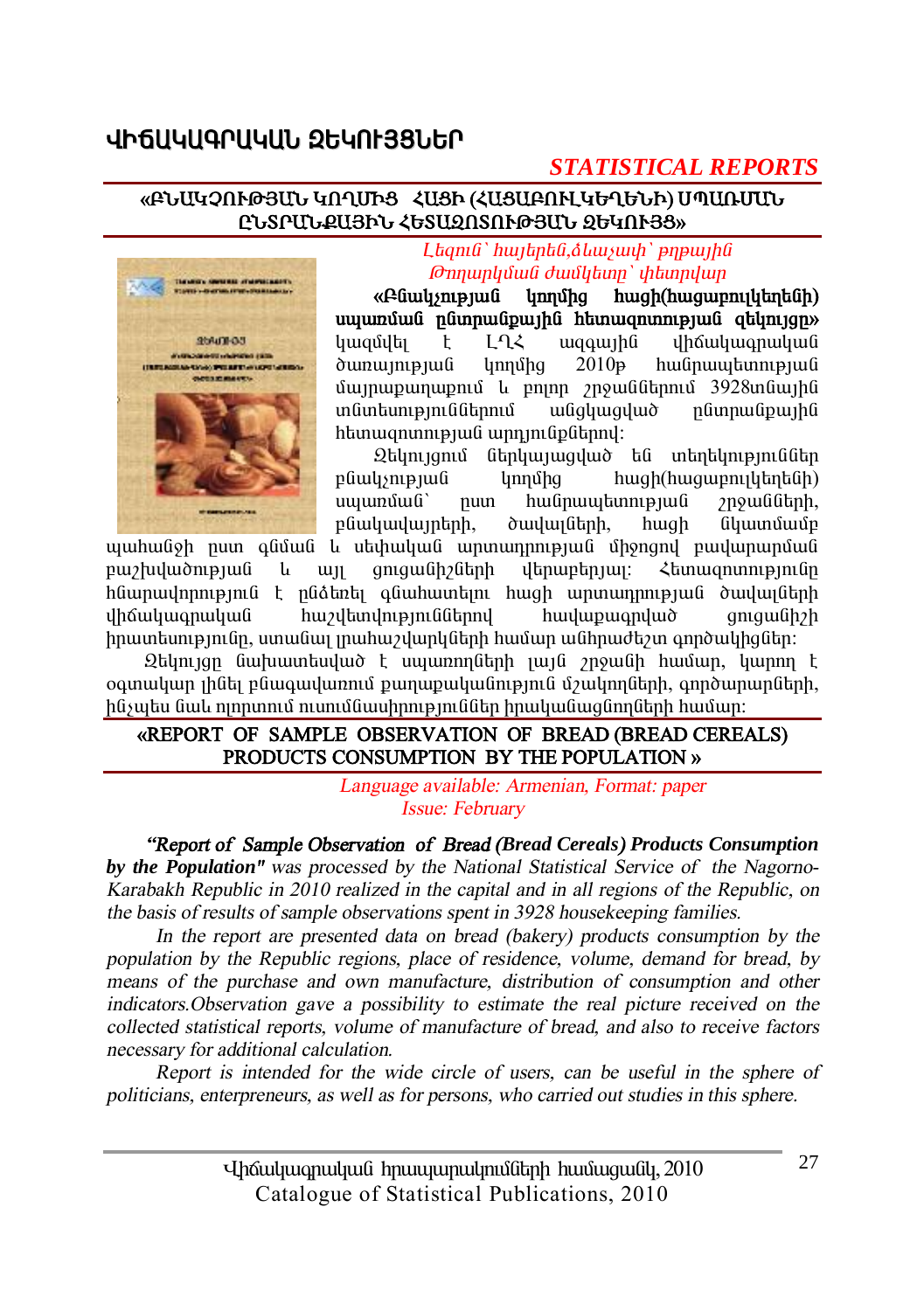# **§´Æ¼Üºê - 躶ÆêîðÆ Ðºî²¼àîàôÂÚ²Ü ¼ ºÎàõÚò¦**



#### $L$ *banı* $G$ *` hwibnbû*  $\mathcal{Q}$ *liwiwih* ` pnpwiha` *@nnunluvuli duulltunn* hni Ghu

**§´Ç½Ý»ë-é»·ÇëïñÇ Ñ»ï³½áïáõÃÛ³Ý ½»ÏáõÛóÁ¦**

ΰ *z*ulylla է L L ζ ως αμβά ι h δω μωριωμαί δω προσπά  $l$ innu $\delta$ nda  $l$  2010 $\beta$  hui  $l$ înnu burbahari nu burbaha burbaha burbaha du burbaha du burbaha du burbaha du burbaha du burbaha du burbaha du burbaha du burbaha du burbaha du burbaha du burbaha du burbaha du burbaha d hnwywpw uliwy i bhqhywyw i w uliow y htunwqnunnppuli wpnintiplitinnl:

 $2$ եկույզում ներկայազված են տեղեկություններ hw Gnuu tunnyu G qnndnn l sqnndnn un Guntu wunnn unipityuütah puh, annonn ywadwythwinipiniadtah u w Ghuun at bu Gundu waha han pendikan pula waku da hu (hhu Guyu Gu talynn mulh G), un huunn hutah pulup wu Guyh,

hhմնաnhnների և գործադիր մարմնի ղեկավարների, գրանցման և գործունեության <u>hասցեների, ինչպես նաև գործունեության արդյունքներով ձևավորված իասույթի և </u> Lanնային Ղարաբաղի Հանրապետության ազգային վիճակագրական  $\delta$ առայության բիզնես ռեգիստրի վարման համար անհրաժեշտ այլ ցուցանիշների  $\psi$ ulgauphan

 $\Omega$ եկույցը բովանդակում է տնտեսավարող սուբյեկտների տնտեսական ակտիվությունը և չափերը, կազմակերպությունների կազմակերպա-իրավական wեսակները արտագոլող տեղեկություններ, կազմակերպությունների <u>մասնաճյուղերի ու ներկայացուցչությունների մասին տվյայներ։</u>

#### **§REPORT OF BUSINESS-REGISTER OBSERVATION ¦**

*Language available: Armenian Format: paper Issue: in June* 

 *"Report of Business-Register Observation" was processed by the National Statistical Service of the Nagorno-Karabakh Republic in <sup>20</sup>1<sup>0</sup> on the basis of results of observations realized by juridical and physical persons over Republic.* 

 *The report represented data about number of active and non-active economic entities, the types of active organization and individual entrepreneurs activity (general and secondary), number of employees, authorities and managers, registration and activity addresses, as well as the results of activity revenues and total indicators concerning the National Statistical Service of the Nagorno-Karabakh Republic business-register management .* 

 *The report reflected the data about forms and activities of economic entities recorded in business-register, also data about types of juridical organisation and activities of their branches and subdivisions.* 

> Uhauluugnuluu hnuuunulmuumulinh huuuquuul, 2010 Catalogue of Statistical Publications, 2010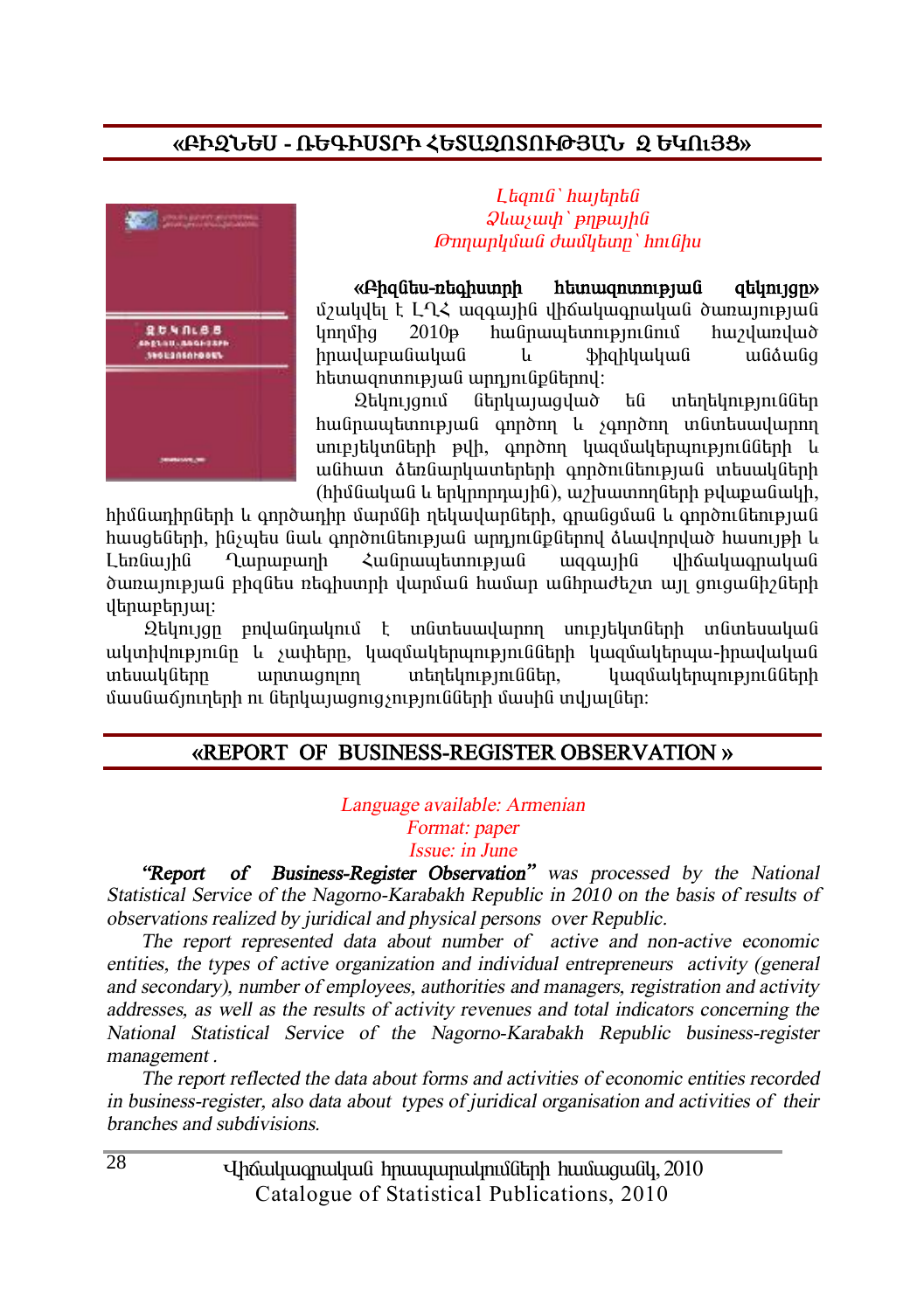# «ՆՈՐԱՍՏԵՂԾ ԸՆՏՄՆՒՔՆԵՐԻ ԿԵՆՍԱՊԱՅՄՄՆՆԵՐԻ ԸՆՏՐՄՆՔԱՅԻՆ ՀԵՏԱՁՈՏՈՒԹՅԱՆ ՁԵԿՈՒՅՑ»



Lagma' hunanta  $\mathcal{Q}$ *luusuuh* 'pnpuuha **Onnunluulu duuluun** oqnuunnu

«*Linnumunting ngunughpatinh utgumumungmggtinh* pumpuu upu hti http://www.phyton.com/manusumanity/ LL2 wggwiha yhowywgnwywa dwnwintpiwa ynnyho  $2010$ p hw Gnuw tunn pu G u Guin w Dunn U Guinn շրջաններում wfighwayud' 2008-2009 в hnaGa  $\overline{\mathbf{u}}$ uunu $\mathbf{u}$ inununun  $anu$ anı atınh nümnu üpunlu  $h$ tunuuqnunnupuud unnunudputnnul:

ներկայացված են տեղեկություններ Զեկույցում նորաստեղծ ընտանիքների որոշ ժողովրդագրական qniquilh?litinh, ամուսինների կրթության 1.

qpumduompuua.  $t$ կամուտների մակարդակի, ընտանիքներում երեխաների առկայության և դրանց առկա ու սպասվող թվաքանակի, առողջության և պահպանման ծախսերի, ինչպես նաև ամուսնական ցույգերի բնակարանային և բնակության պայմանների, կենսամակարդակի և խնդիրների ու սպասումների dtnuptnuu:

Ցուցանիշները ներկայացված են ըստ հանրապետության շրջանների։

Հետացոտությունը հնարավորություն է ընձեռել նաև գնահատելու պետության կողմից վերջին տարիներին որդեգրած թաղաթականության արդյունքները, բացահայտել դրա զարգացման հետագա ուղղությունները։

#### «REPORT OF SAMPLE OBSERVATION OF LIVING STANDARTS OF NEWLY-MARRIED FAMILIES»

#### Language available: Armenian Format: paper Issue: in August

"Report of Sample Observation of Living Standarts of newly-married families" was processed by Statistical Service of Nagorno-Karabakh Republic in 2010 on the basis of 2008-2009 registered married couples results of sample observations, realized in regions and in the capital of Republic.

The report represented data of some demographic indicators of newly-married families, education and employment of spouses, income level, births and its number, expenses for health improvement, as well as housing conditions of married couples, living standarts, tasks and expectings.

Indicators are presented by the regions of the Republic.

The report represents possibility also to estimate results of the political actions, accepted by the Republic last years, to reveal its subsequent directions of the development.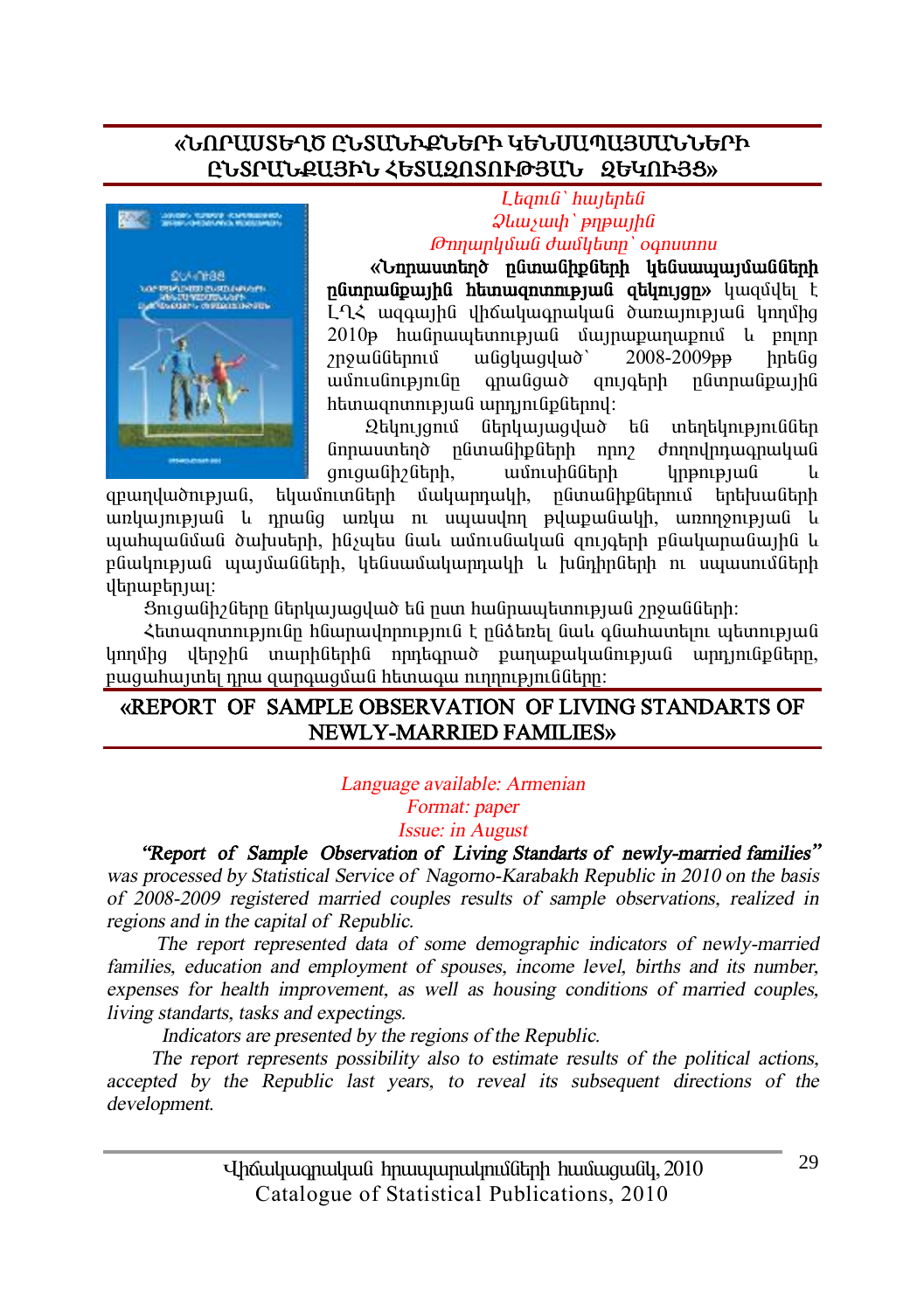#### **§ ÈÔÐ ²ðî²øÆÜ ºì ܺðøÆÜ ØÆ¶ð²òÆ²ÚÆ ÀÜîð²Üø²ÚÆÜ ՀԵՏԱՁՈՏՈՒԹՅԱՆ ՁԵԿՈՒՅՑ»**



#### $L$ *bamû` hwibnbû*  $Q$ *lauswh* ` pnpwihli *<i><u>* $\theta$ *mnunlyuuli duullytunn' hnlyutuliptin*</u>

**&LOE ununuph lu Ghnph Company of Shanuphurh** numun **Ázið karakara hefur að hefur að hefur að hefur að hefur að hefur að hefur að hefur að hefur að hefur að**  $L$ <sup>2</sup> $\zeta$  we avail the unique interest in the unique that  $L$  $2010$ թ hwanwytunnipjwa uninwownyniu u phin  $p$ յոջաններում` 2005-2010թթ-ին երկրում արձանագրված unghuu-in Guntuu undi na puntuh nu hungu hunggalan bulu dipind hանրապետության արտաքին և ներքին միգրացիոն<br>միտումներում արձանագրված փոփոխությունները úhunnu ú handi eð það handi eð handi eð handi hann hefar handi eða þegar hefða þar hefða það hefða hefða hefða q Gu huuntin Gu uunulin uu Galiwayud namu Gpu ha htunuqnunnpuua unnungpatnny:

 $\Omega$ եկույցում ներկայազված են տեղեկություններ հետացոտվող dwüwGwywynywGmű űhqnwqhnG wtinwywndtinni Gtingnwyywo pGwynipjwG առանձին համախմբերի ծավայային և որակական բնութագրիչները, նրանց unghwi-ðnnnyhnwonwywG ni wawawwwG panipwontinn, haywau awy wyjwiatn Gnugg hanwaw Ghanwahng dhuanah dan upanjuj:

### **§REPORT OF SAMPLE OBSERVATION OF NKR EXTERNAL AND INTERNAL MIGRATION¦**

*Language available: Armenian Format: paper Issue: October* 

 *"Report of Sample Observation of NKR External and Internal Migration" was processed by Statistical Service of Nagorno-Karabakh Republic in 2010 on the basis of 2005-2010 registered socially-economic improvements in internal and external migratory tendencies, written down changes, on purpose to estimate results spent by the report of sample observation realized in regions and in the capital of Republic* 

 *The report represented data by the interval of time of inspections of migratory movements, where separate groups of the population had been involved, voluminous and qualitative characteristics, their socially-demographic and economic characteristic, and also the information concerning their subsequent migratory programs.*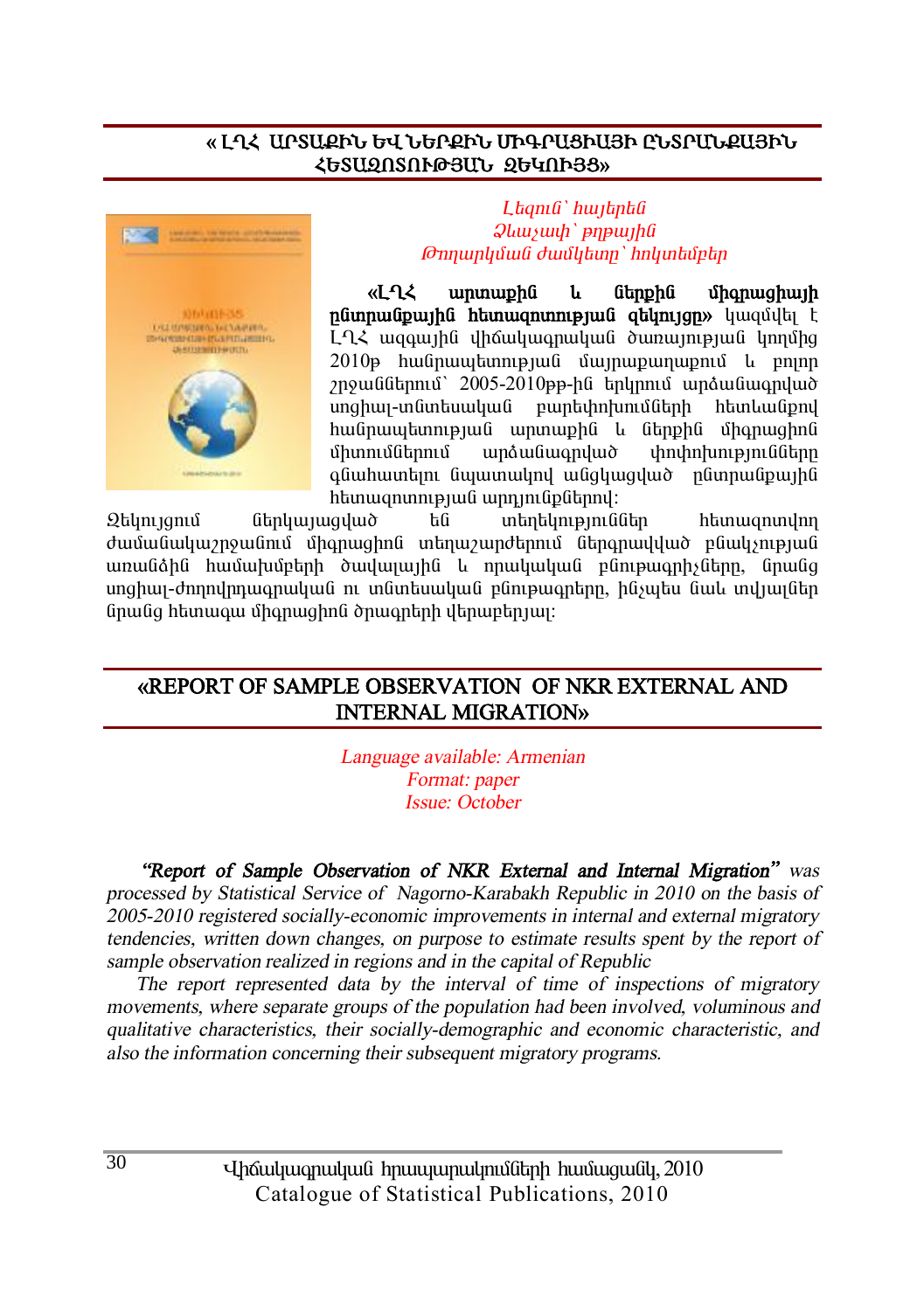# **§àôÔºìàð²öàÊ²¸ðàôØÜºð Æð²Î²Ü²òÜàÔ Î²¼Ø²Îºðäàô-**ԹՅՈՒՆՆԵՐԻ ԸՆՏՐՄՆՔԱՅԻՆ ՀԵՏԱՁՈՏՈՒԹՅՄՆ ՁԵԿՈՒՅՑ»



 $L$ *banı G`hwibnbû*  $\mathcal{D}$ *lawswah* ` *pnpwahû <u><i>* $\theta$ *mpuplyuu <i>duu* lytup' nt yutub </u>

**§àõÕ¨áñ³÷áË³¹ñáõÙÝ»ñ Çñ³Ï³Ý³óÝáÕ**   $\frac{1}{2}$ atunian» *Ú*<sub>2</sub>whula t L-L wagwiha dhawuwanwuwa ðununnpul ynnung 2010 nlinhulinn og nugnnðuul ³íïáÙáµÇɳÛÇÝ ïñ³Ýëåáñïáí áõÕ¨áñ³÷á˳¹ñáõÙներ իրականացնող կազմակերպությունների, ինչպես նաև un կազմակերպություններին պատկանող hամապատասխան երթուղիները սպասարկող ïñ³Ýëåáñï³ÛÇÝ ÙÇçáóÝ»ñÇ ÁÝïñ³Ýù³ÛÇÝ

htunwqnunnpiwa wpnintapathnul:

 $\Omega$ եկույցում ներկայացված են ավտոտրանսպորտային կազմակերպությունների  $2$ արժակազմի և այդ  $2$ արժակազմի մակնի $2$ ների ու  $2$ ահագործման ժամկետների,  $b$ նոթուղիների քանակի ու երթուղու երկարության, փոխադրված ուղևորների pանակի, ինչպես նաև երթուղի դուրս եկած մեթենաների թանակի, մեկ մեթենայի onwywն միջին երթուղու քանակի, միջին ամսական աշխատանքային oրերի թվի և un anıquüh oltah dtinun tanını indi undur.

 $\Omega$ եկույցում արտացոյված են ուղևորափոխադրումների և ուղևորաշրջա-GwnnipjwG znowGwihG ywnnigywden y dwywigghn, hGswtu Gwy nnwGg առանձնահատկությունները, ավտոտրանսպորտի վերաբերյալ գուցանիշների վիճակագրական լրահաշվարկների համար կիրառելի գործակիզները։

#### **§REPORT OF SAMPLE OBSERVATION OF TRANSPORTATION¦**

 *Language avaiable: Armenian Format: paper Issue: December* 

*"Report of Sample Observation of Transportation" was processed by Statistical Service of Nagorno-Karabakh in 2010 by organisations carring out routes of motor transport of general-purpose, as well as belonging to these organisations results of their observations made on the basis of routes check.* 

 *In the report were presented the transport organisation stock, marks of cars and operation time, number of routes, duration and quantity of routing cars, average quantity of daily routes, quantity of the monthly average working days and other indicators concerning this data.* 

 *The report reflected the structure of regional transportation turnover, their size, as well as their features , motor transportation indicators, statistical calculations, concerning their activity.* 

31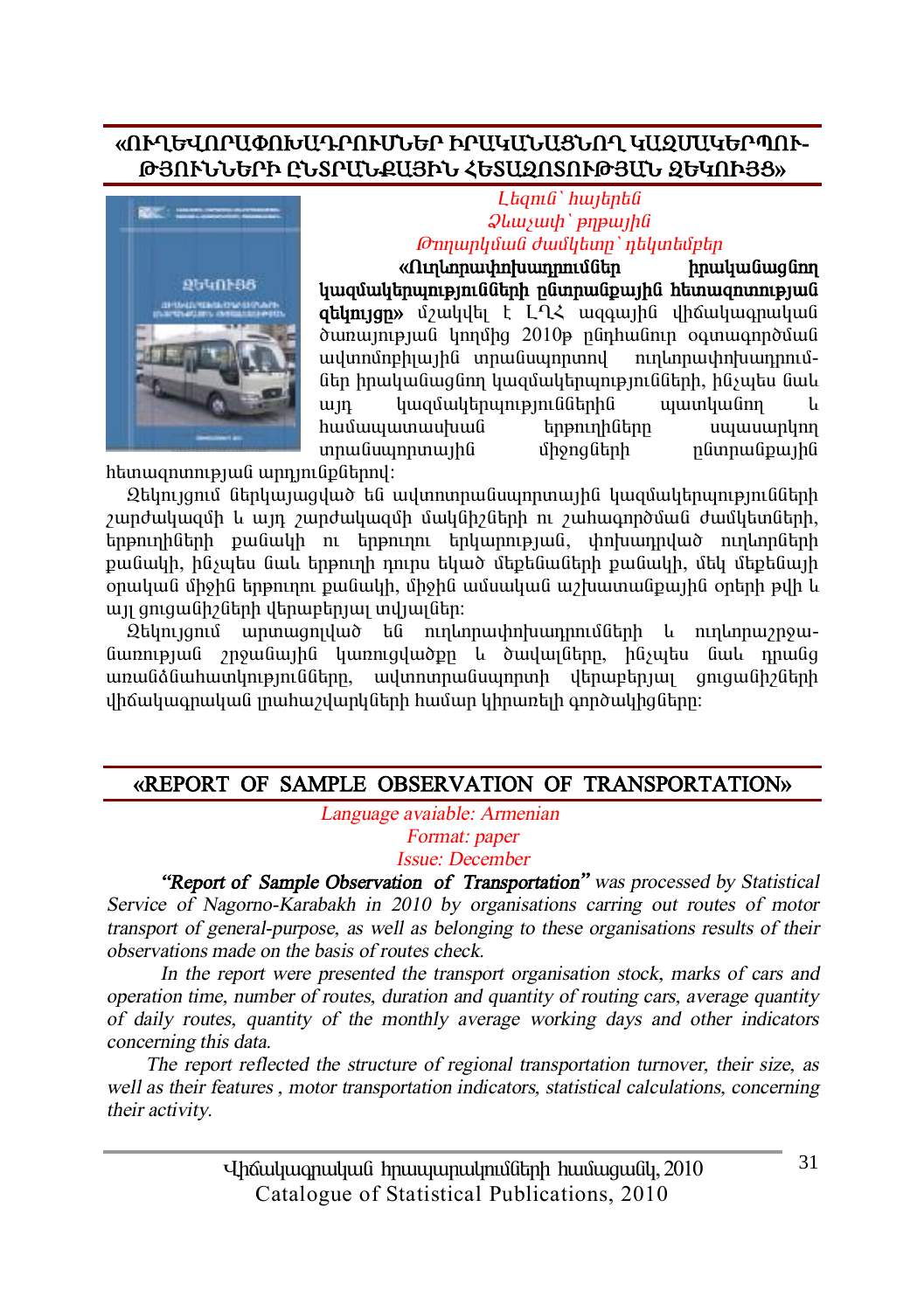# ՎԻՃՍԿՍԳՐՍԿՄՆ ՏԵՂԵԿՍԳՐԵՐ

# **STATISTICAL BULLETINS**



«2010 թվականի պետական վիճակագրական uz huunuu uputah onuu anh huutu atul [1]. վիճակագրական ծառայությունը  $2010$  pyuluuful ընթացքում նախատեսել է հրապարակել հետևյալ ihauluuqnuluud intintiluuqntinn.

The National Statistical Service of NKR according to the "2010 State Statistical Work Program" has foreseen to publish the following statistical bulletins breakdown:

# Ամսական պարբերականությամբ

Ltanı G'hwitntü  $\mathcal{Q}$ *lausuuh* ' pnp $\mu$ 

|   | ԼՂՀ նյութական արտադրության հիմնական ցուցանիշները |       |         |          |          |
|---|--------------------------------------------------|-------|---------|----------|----------|
| ∠ |                                                  | գների | ինդեքսը | Լեռնային | Ղարաբաղի |

### Monthly

Language available: Armenian Format:paper

| Main Indicators of Material Production in NKR           |
|---------------------------------------------------------|
| 2 Consumer Price Index in the Nagorno-Karabakh Republic |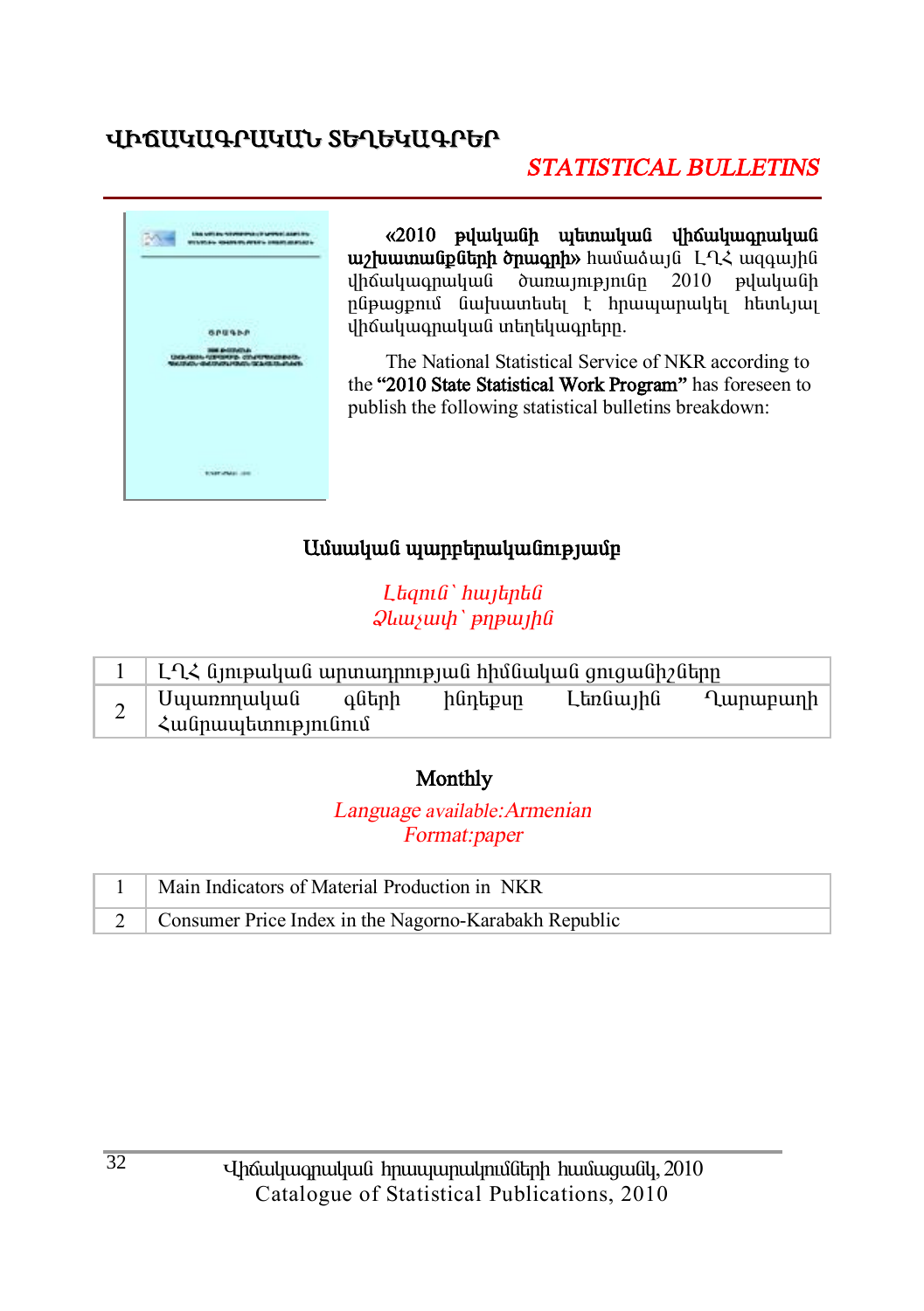# **Եռամսյակային պարբերականությամբ**

 **Quarterly** 

1 Newsletter

# $S$ արեկան պարբերականությամբ

|                |                                                                                                             | Laqnıli              | $\mathcal{Q}$ luu $\mathcal{Y}$ uu $\mathcal{P}$ |
|----------------|-------------------------------------------------------------------------------------------------------------|----------------------|--------------------------------------------------|
|                | Վիճակագրական հրապարակումների համացանկ,                                                                      | հայերեն              | PDF.                                             |
|                | 2010p.                                                                                                      | անգլերեն             | թղթային                                          |
| $\overline{2}$ | Գյուղատնտեսական տեխնիկայի առկայության և<br>սարքինության վիճակի մասին 2010 թվականի<br>հունվարի 1-ի դրությամբ | հայերեն              | $ \cdot$ $\cdot$ $-$                             |
| 3              | Անասնագլխաքանակի համատարած հաշվառման<br>հանրագումարները                                                     | -''-                 | -''-                                             |
| 4              | Գյուղատնտեսական մշակաբույսերի ցանքային<br>տարածությունների և համախառն բերքը                                 | $\ddot{\phantom{0}}$ | $\ddots$                                         |
| 5.             | 2010թ. բերքի տակ կատարված ցանքերի                                                                           |                      |                                                  |
|                | համատարած հաշվառման հանրագումարները                                                                         | $ -$                 | $ \cdot$ $\cdot$ $-$                             |
| 6              | L-ՂՀ `բնակչության թվաքանակը առ 01.01.2010թ.                                                                 | $\ddot{\phantom{0}}$ | $\cdot$ .                                        |

#### **Annually**

|                |                                                     | Lagnia                | $\mathcal{Q}$ <i>llllusuuh</i> |
|----------------|-----------------------------------------------------|-----------------------|--------------------------------|
|                | Catalogue of Statistical Publications, 2010         | Armenian,             | PDF.                           |
|                |                                                     | English               | paper                          |
| 2              | Availability and Good Working Order Of Agricultural | Armenian              | $ \cdot$ $-$                   |
|                | Machinery of 01.01.2010                             |                       |                                |
| 3              | Sum Totals of Exhaustive Livestock Census           | $-$ <sup>44</sup> $-$ | $ \cdot$ $-$                   |
| $\overline{4}$ | Area Under Agricultural Crops and Gross Harvest     | $ \cdot$ $-$          | $ \cdot$ $\cdot$ $-$           |
| 5              | Sum Totals of 2009 Census of Area Under Crop        | $ \cdot$ $-$          | $-10^{14}$                     |
| 6              | The Number of Population in NKR of 01.01.2010       | $\epsilon$            | 62                             |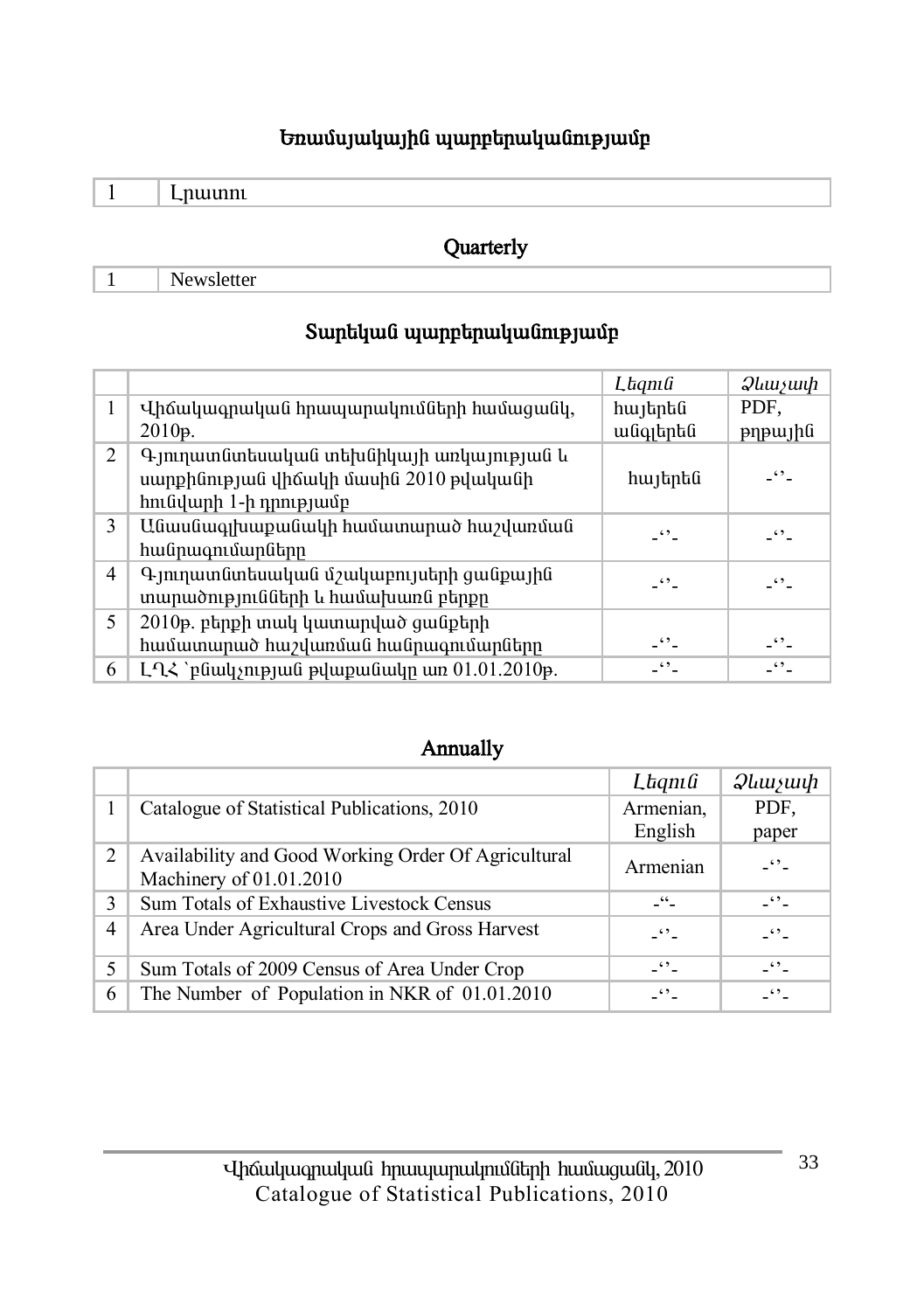# **<u>OՊԵՐԱՏԻՎ ՏԵՂԵԿՈՒԹՅՈՒՆՆԵՐ</u>**

# *OPERATIVE INFORMATION*

|   |                                                                 |                                                                | Laqnıli    | $\mathcal{Q}$ ևաչափ $\parallel$ |
|---|-----------------------------------------------------------------|----------------------------------------------------------------|------------|---------------------------------|
| 1 | ԼՂՀ-ում գարնանացանի<br>րնթացքի մասին                            | շաբաթը մեկ անգամ<br>(մարտի 1-ից մինչև<br>հունիսի 1-ը)          | հայերեն    | pypujhti                        |
| 2 | ԼՂՀ հացահատիկային<br>մշակաբույսերի<br>բերքահավաքի մասին         | շաբաթը մեկ անգամ<br>(հունիսի 1-ից մինչև<br>hnկտեմբերի 1-ը)     | -"-        | -''-                            |
| 3 | ԼՂՀ-ում աշնանացանի<br>համար վարած հողի և<br>ցանված հատիկի մասին | շաբաթը մեկ անգամ<br>(հոկտեմբերի 1-ից մինչև<br>դեկտեմբերի 31-ը) | _"         | -''-                            |
| 4 | Տեղեկություններ ԼՂՀ<br>ժողովրդագրական<br>ցուցանիշների մասին     | ամսական                                                        | $\epsilon$ | $\ddot{\phantom{0}}$            |

|                |                                                            |                                                     | Language<br>available | Format:    |
|----------------|------------------------------------------------------------|-----------------------------------------------------|-----------------------|------------|
|                | Crops under cultivated areas in<br><b>NKR</b>              | once a week (from<br>March1 till June1)             | Armenian              | paper      |
| 2              | Gross yield and crop earning of<br>main agricultural crops | once a week (from<br>June1 till October 1)          | $ -$                  | $-10^{14}$ |
| 3              | Planting area of crops in NKR                              | once a week<br>(from October 1 till<br>December 31) | $-$ 66 $-$            | $-42$      |
| $\overline{4}$ | The data about demographic<br>indicatots in NKR            | monthly                                             | 66                    | 62         |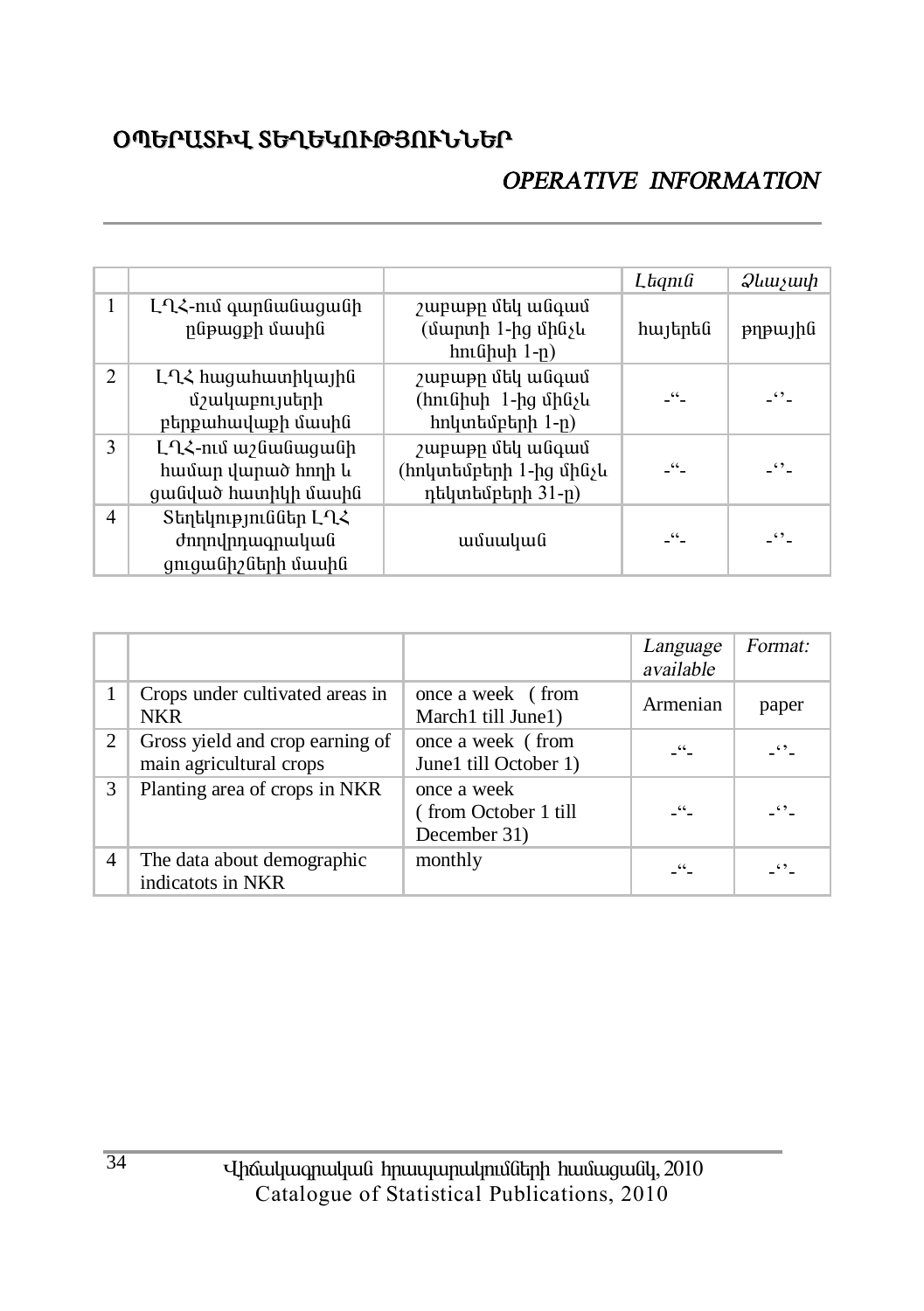# ՄԱՄՈՒԼԻ ՀԱՂՈՐԴԱԳՐՈՒԹՅՈՒՆՆԵՐ

# PRESS RELEASES

| 1 | ԼՂՀ սոցիալ-տնտեսական վիճակը<br>բնութագրող մակրոտնտեսական<br>ցուցանիշների համառոտագիր | Եռամսակային պարբերակա-<br>«LՂՀ<br>$\lim_{p \to \infty}$<br>$unghu -$<br>տնտեսական վիճակը» տեղե-<br>կատվական<br>եռամսյակային<br>զեկույցի<br>հրապարակումից<br>հետո մեկշաբաթյա ժամկետում |
|---|--------------------------------------------------------------------------------------|---------------------------------------------------------------------------------------------------------------------------------------------------------------------------------------|
| 2 | Համառոտ տեղեկատվություն ԼՂՀ<br>նյութական արտադրության մասին                          | ամսական պարբերությամբ`<br>տվյալ ամսվան հաջորդող<br>ամավա 22-րդ օրը                                                                                                                    |
| 3 | Համառոտ տեղեկատվություն ԼՂՀ<br>ժողովրդագրական վիճակի մասին                           | հաշվետու ամսվան հաջորդող<br>$10$ - $\mu$ n opp                                                                                                                                        |
| 4 | ԼՂՀ սպառողական գների ինդեքսը                                                         | հաշվետու ամսվան հաջորդող<br>13-pn opp                                                                                                                                                 |
| 5 | Թեմատիկ հաղորդագրություններ                                                          | րստ անհրաժեշտության                                                                                                                                                                   |

#### Laqnı G`hujantû  $\mathcal{Q}$ *luusuuh* 'PDF, p $\eta$ puyh $\theta$

#### Language available: Armenian Format:PDF,paper

|               | Summary of Macro-economic Indicators<br>characterising Socio-economic Situation of<br><b>NKR</b> | Quarterly, after publishing of<br><b>Informational Quarterly</b><br>report«Socio-economic Situation<br>of NKR» for a week breakdown. |
|---------------|--------------------------------------------------------------------------------------------------|--------------------------------------------------------------------------------------------------------------------------------------|
| $\mathcal{L}$ | Summary of Material Production Indicators in<br><b>NKR</b>                                       | Monthly, on 22d day after the<br>reference period                                                                                    |
| 3             | Summary of Demographic Situation in NKR                                                          | on 10th day after the reported<br>month                                                                                              |
| 4             | Consumer Price Index (Prices) in NKR                                                             | on 13th day after the reported<br>month                                                                                              |
|               | <b>Thematic Releases</b>                                                                         | if necessary                                                                                                                         |